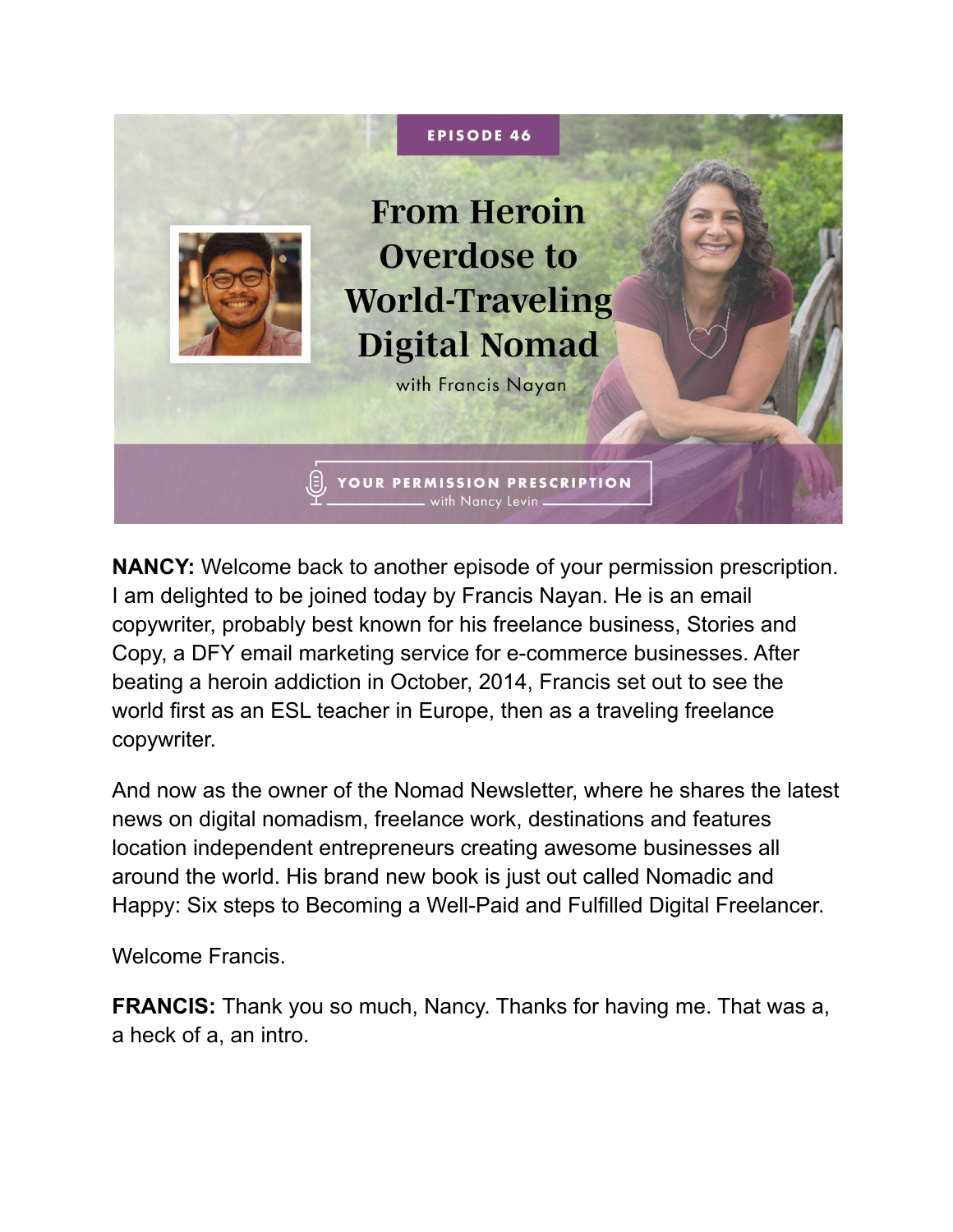**NANCY:** I'm thrilled to have you here. So there's so many places I want, I want to go, but I figured the best place to begin is how did you get, how did you get here from where you were.

**FRANCIS:** Yeah. Yeah. Well, you know, we can dive into it a little parts of it, but originally I am from Memphis, Tennessee.

I was actually born in the, in the Philippines family immigrated in the early nineties. So I grew up in the south. I'm a bit of a red neck more or less. My accent comes out sometimes, especially when I'm nervous, but yeah, I grew up in. And I just always wanted to travel and I was wanting to see the world.

It was one of those things that you know, I, I remember being seven years old and looking outside my window and seeing an airplane and being like, oh man, I wish I want to be on that airplane. I want to know where it goes. I want to see the world. And that's always been kind of like [00:02:00] an interest of mine, but of course this was like the early two thousands, 2000 tens being like so young, I didn't know about I didn't really know about opportunities or ways to move abroad.

And I wasn't a very good student. I I was like, I don't really know if I can be a doctor and travel. I don't even know that we know what does, what's my path. You know, of course, I didn't know the path, so I kind of ended up parking little too hard in college. I fell into. A heroin addiction. When I was just very, very into opiates, I had about a 200, \$300 a day habit when I was using needles.

And just really wasn't overall, like just not a good person, you know? Fortunately. And unfortunately I had a, my overdose and October, 2014 and I was in the hospital in Jackson, Mississippi. I was found by a friend of my ex-girlfriend at the time, just seasoning and foaming at the mouth. And yeah, I was just in the hospital for two weeks Jackson and I got sent home back to Memphis and my mom was like, all right, [00:03:00] well, everybody knows you're clean now.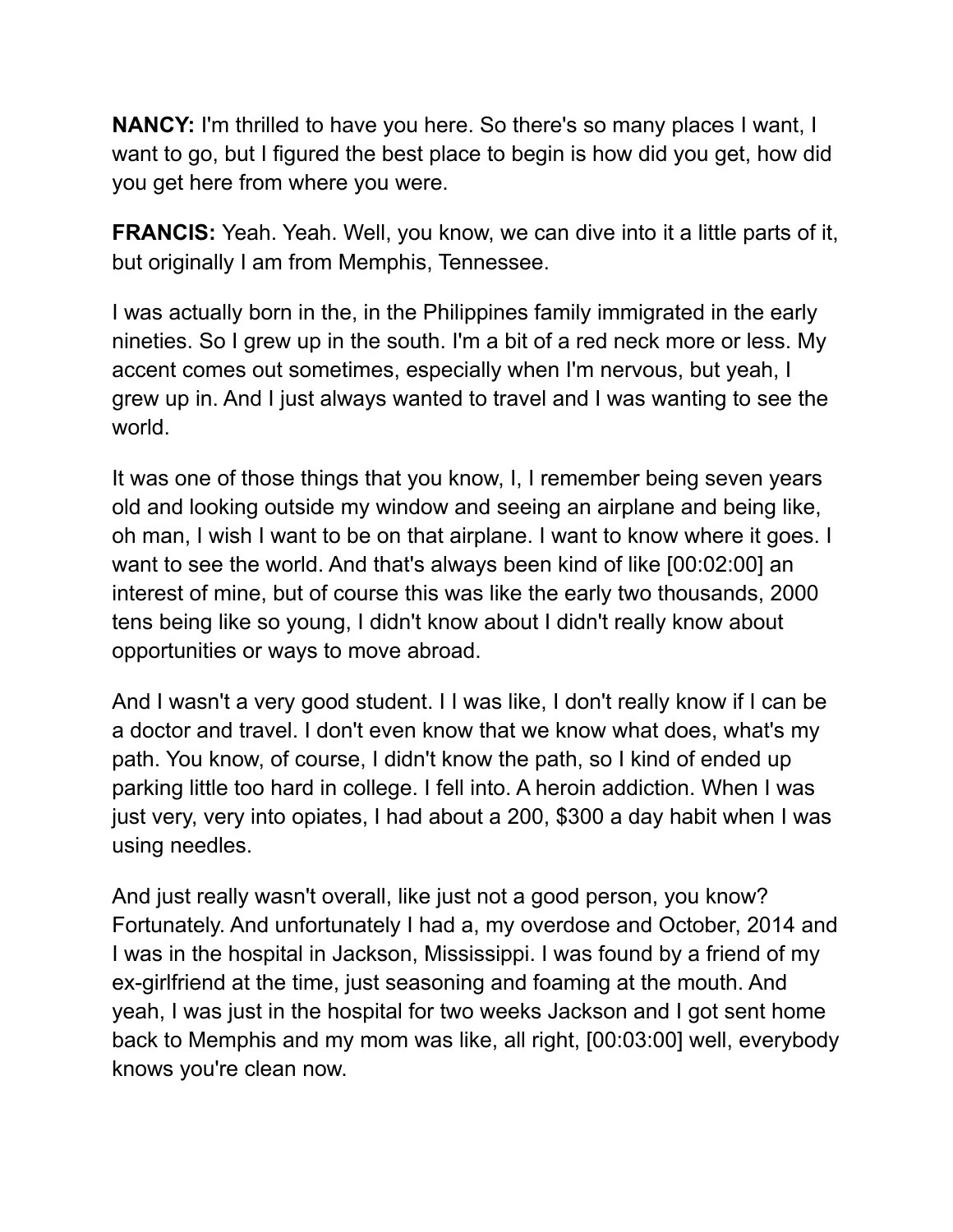So what do you wanna do? And it took me a while, but I, you know, the whole travel bug hit me. So I'm signed up for a ESL course, teach English abroad. I ended up getting my first job offer in to teach in Spain in Barcelona. And yeah, that was about. 2022 now, so about seven years ago. And it was only about eight months after my eight or nine months after my overdose that I, that I moved to Spain.

And yeah, that was just like the start of the adventure. And eventually I realized I didn't really like teaching after I moved to Budapest after one year in Spain. And I did the typical thing where I just Google searched how to make money online, all of these kind of gigs in different ways.

Eventually I, I met like this 20 year old German guy who said he was a freelance copywriter and he just got done traveling. And I was like, I want to travel. You're 20 years old and you're not even a native English speaker. Like tell me more. And [00:04:00] he told me about copywriting gave me some resources and the rest is history.

**NANCY:** I love it. So, you know, It's an iconic story of, you know, here we are at the rock bottom and it becomes a gateway to opportunity for a different way of life. And also what I love about what you've shared is that you, you know, you followed your heart, you followed desire, and then you kept staying curious and.

You were looking for what would feel fulfilling and, you know, right before we started recording, you were telling me about how the title for your book came about and that the editor you were working with, you know, said, what is it that you feel right now? And you said, I'm happy.[00:05:00]

And that's, that's something that I think, you know, I still think not a lot of people would go right there and say, that's, that's the predominant feeling.

**FRANCIS:** Yeah, for sure. For sure. I mean, for me it was, it's one of those things that kind of stayed a whole lot attitude, you know you know, the things, maybe problem clients or tech issues or.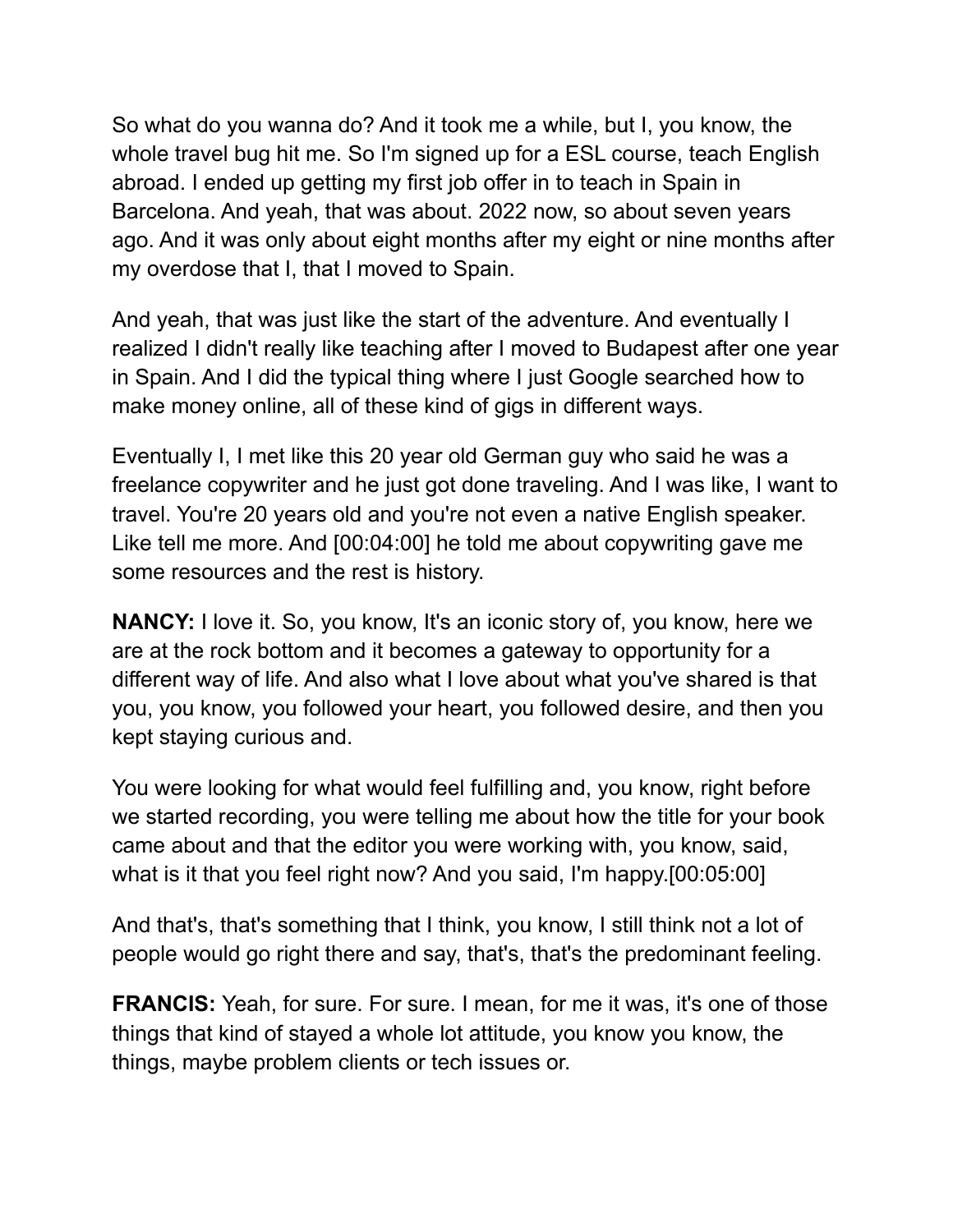You know, certain situations or arguments with my girlfriend, you know, maybe those things bring me down, but then I kind of sit back and I realized Francis, this is you're literally living the life that you wanted. Like ever since you were seven years old, it's like, you get to write, like you've always wanted to be a writer and now you can pick up and move and live and, and travel anywhere.

And you know, I'd have that mindset where I can live in a. You know, legally, you know, barring all the tech stuff and residency and immigration paperwork for me. It's I know I can get past that because I've done it before. And so I'm just [00:06:00] a lot of the times it's just, you know, sit back and just be happy.

I mean, when he asked me, he's like, how are you, how are you feeling right now? Like deep down. I'm like, man, you know, Nate really I'm just super happy. It stills really, really good.

**NANCY:** So what are some of the misconceptions or the myths about digital nomad?

**FRANCIS:** Yeah. So I think one of my favorite missed session, sorry, misconception is that we're all just like, you know, wearing man buttons, maybe living on our parents' money, trust fund babies.

And we're all just doing yoga and drinking beer on the beach somewhere at the same time. And you know, that's not. You know that might've been the case 10 years ago, but because of the internet, because of, you know, online businesses and, you know, the influx of remote work, it's the people who are.

Digital nomads and our traveling, working around the world. They're they're CEOs, they're business founders, they're entrepreneurs, they're high level executives. So, [00:07:00] you know, you go to a place like, I guess the more typical places like a Tulum or like a Barcelona or a Budapest, you may think that, oh, these digital nomads, they're just, you know, 24 years old, you know, Working in a cafe or something on that, their laptop and not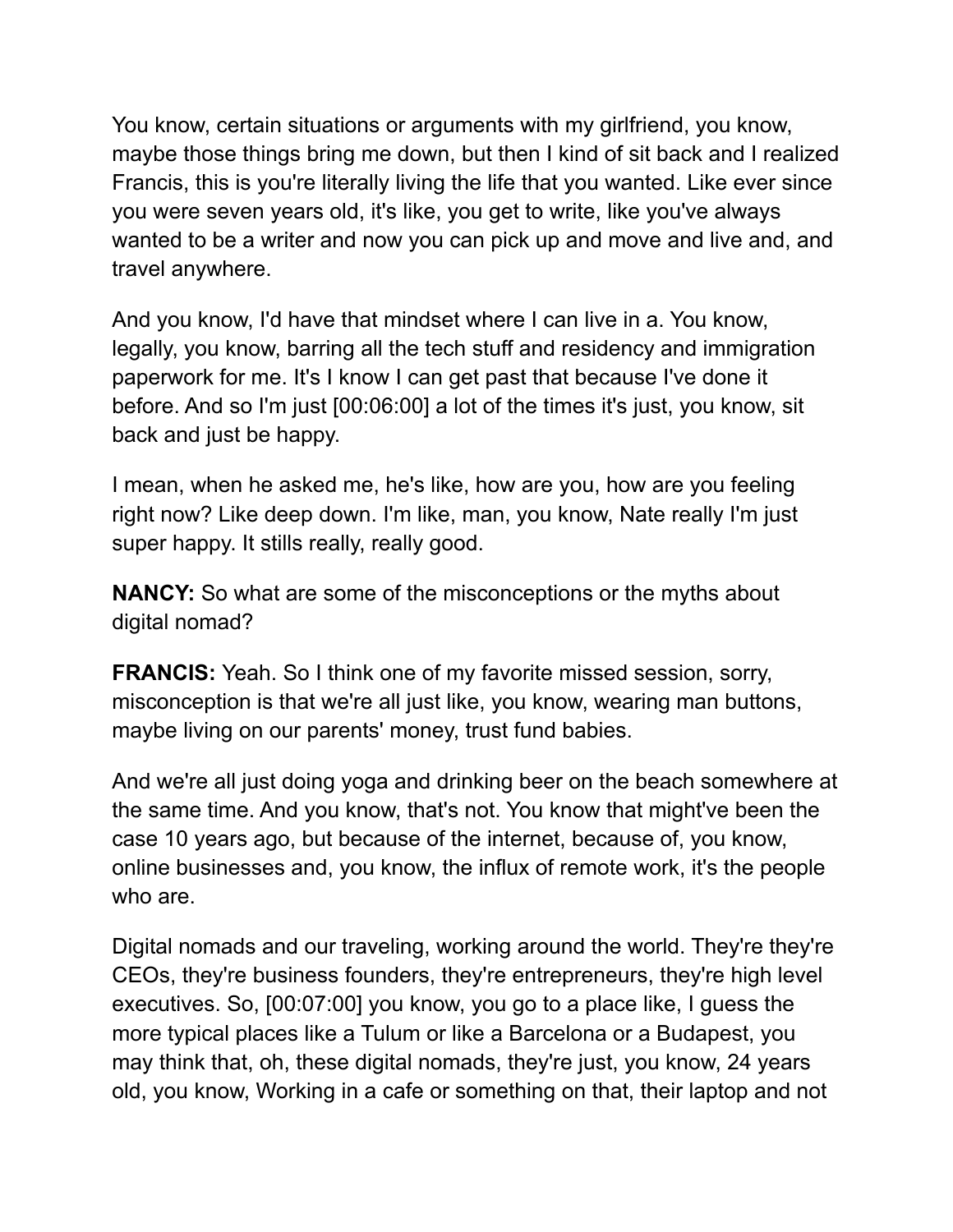taking it seriously, but in reality, there's a lot, a whole lot of a high level of people who are digital nomads and seeing the world.

So I think that's probably probably the biggest one.

**NANCY:** Yeah. It's interesting. I do. And I, I'm curious to actually talk with you about how you have seen the last couple of years. Change around digital nomadism, given the pandemic, because I have definitely seen, you know, I feel very grateful. I had an online business before the pandemic started and I know that there were certainly corporate situations where people thought, oh, people can't work from home.

They won't get anything done. And now I know I've heard [00:08:00] CEOs say. There's no difference. People are getting probably even more done working from home than coming into an office every day. And there's more flexibility and more freedom. And I've certainly known people who, when the pandemic hit said, you know, screw this, I'm outta here.

I'm going to go somewhere else where I really want to be. So what have you seen over the last couple of years?

**FRANCIS:** Yeah. Especially over the last two years, but the whole, the pandemic is that the. You know, before it was really just online business owners. So people who maybe had an e-commerce store coach, a consultant, maybe somebody who really killed it with some type of affiliate marketing or something.

But now what I've seen is real remote workers who work for companies. They're not freelancers. They have just been given permission or silently not told their companies that they're abroad. And it's really interesting because there are so many countries outright now. That would [00:09:00] just release that just released this digital nomad visa, which essentially states that you can live in this country legally.

As long as you provide the, the right information, you know, which is most of the time just showing that you're paying taxes in your home country and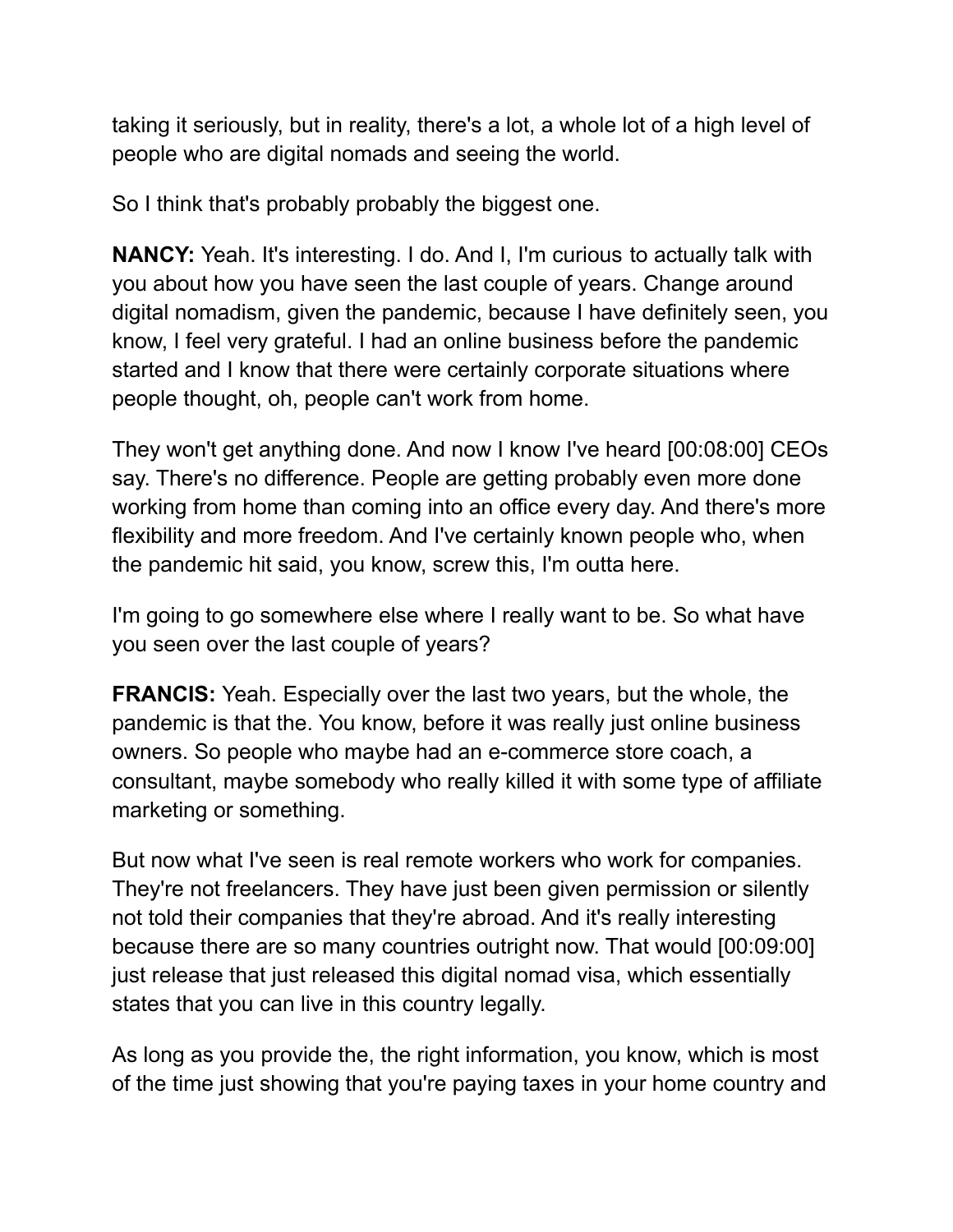a contract from your work saying that you can live there. And so, you know, I was just in Mexico all last year. And I met so many people who were like, oh yeah, I worked for FedEx.

Or I worked for this company based in Minneapolis. And they're letting me just live here. And it's, I think it's fascinating. And you know, and even in Europe, there's people who are, who have taken it to the extreme and Portugal's kind of leading the way with the digital nomad pieces where they're just, I don't want to exaggerate it.

Maybe it's true. But there, it seems like they're just handing out these, these Pieces to live there and you don't even need to have a business if your company says, yeah, go ahead and live in Portugal, just get the work done, then it it's readily available. But that's what I've seen is that there are so many people out here now who are just remote [00:10:00] employees and there's, they're just everywhere.

It's amazing.

**NANCY:** It's interesting. The, you know, in so many ways, the pandemic had us begin to see that. We are all connected and that this is, you know, we are global citizens of the world. And for those of us who are inclined to think that way, and it's, it's intriguing also that this idea that now there is so much more, I would say, even acceptability of being able to work from anywhere.

As opposed to having to be somewhere specific. And that it's, as you're saying, it's not just entrepreneurs. It's really about what quality of life do I want to have? Where, what is the landscape or geography that I want to live in and [00:11:00] look out at? I mean, I even feel that way. I live, I live in the U S and I live in Boulder, Colorado, and that is a very conscious choice to live in the mountains, you know, and I think that more and more people are consciously choosing to live somewhere that that really feeds them a nourishing.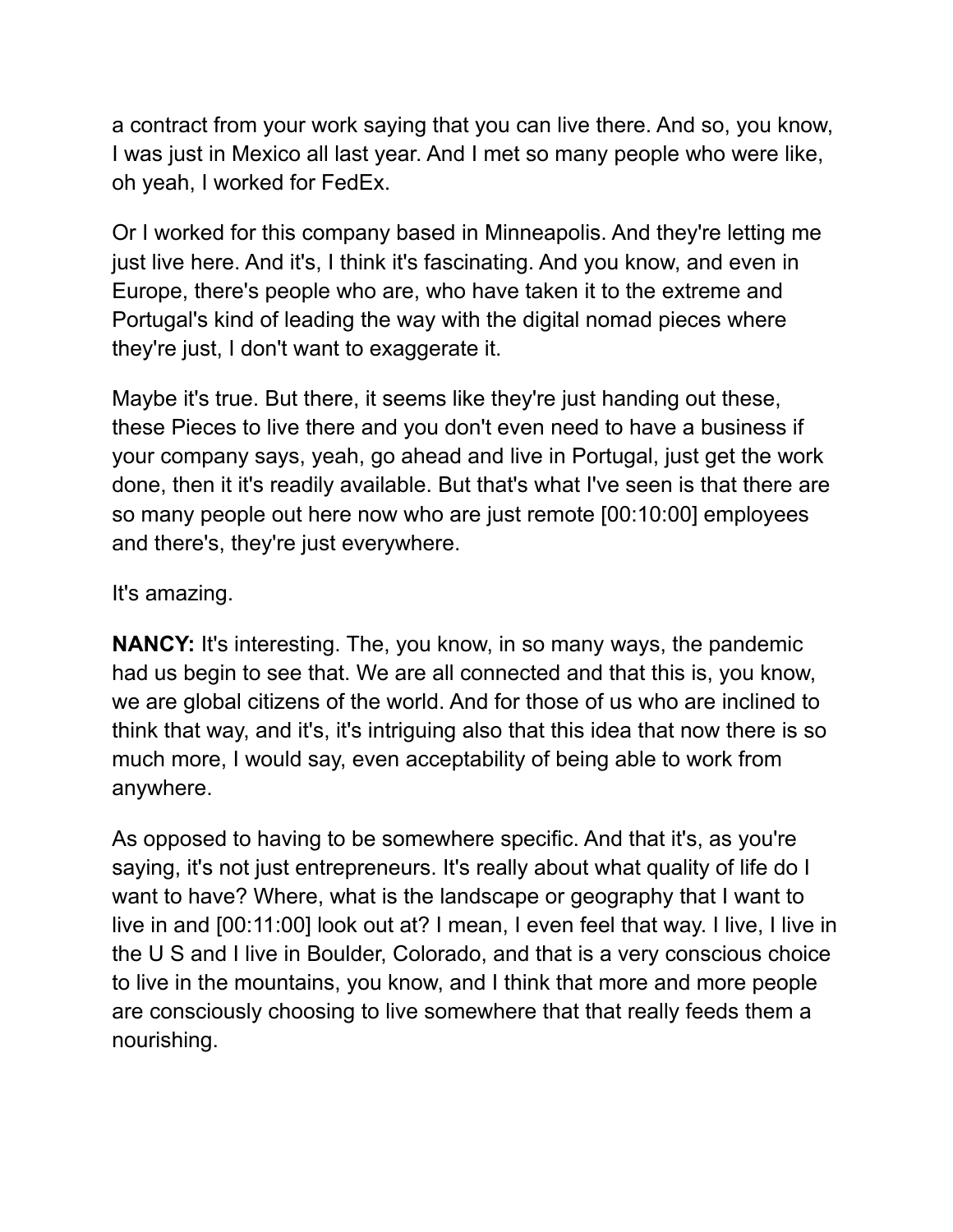**FRANCIS:** Oh, yeah, 100%, 100%. I think it's, I think it's really fascinating also the, the kind of cities that people kind of gravitate towards, you know, I love the beach and everything like this, but I'm, I mean, I'm from Memphis, I'm a city guy. So I love like kind of the hustle and bustle of Budapest. You know, moving, thinking Elizabeth doing and.

Just catching them by, but yeah, it's, it's really an incredible out. People are like, they, they realize they have this opportunity and they want to take it. And I think people have always had that now, but with, because of the pandemic and because of remote work, it's, it's, it's so much easier. And it's interesting to [00:12:00] see all of these amazing places pop up that people aren't going to, you know, you just mentioned Colorado.

One place over here is the band scope, Bulgaria, which is up in the mountains. And it is like becoming a remote workers paradise. They have a huge community there. They have numerous co-working spaces, they hosted workshops, meetups. And it's one of those places in which you think, oh, like, I didn't know, they had places like this, like communities like this, but yeah, now, now there definitely are.

**NANCY:** And so. Where you are now in Budapest. Are there a lot of ex-pats, you know, you S are you meeting people from all over the world? W you know, what, who are you meeting?

**FRANCIS:** Yeah. W in Budapest, Budapest has always been a big international hub, you know especially, you know, with the whole, like everything that happened in the late eighties and early nineties It's I think I've told people about this out Budapest, just kind of dealing with their own form of like gentrification in a way.

And [00:13:00] a lot of people from other countries are just coming in because it's, it's, it's a, you know, it's a affordable to live here. The, the, the younger generation wants like these new businesses in. And so, yeah, I, I meet a lot of a good mix. I wouldn't say that. I see, I meet more Americans than I meet, you know, a certain other.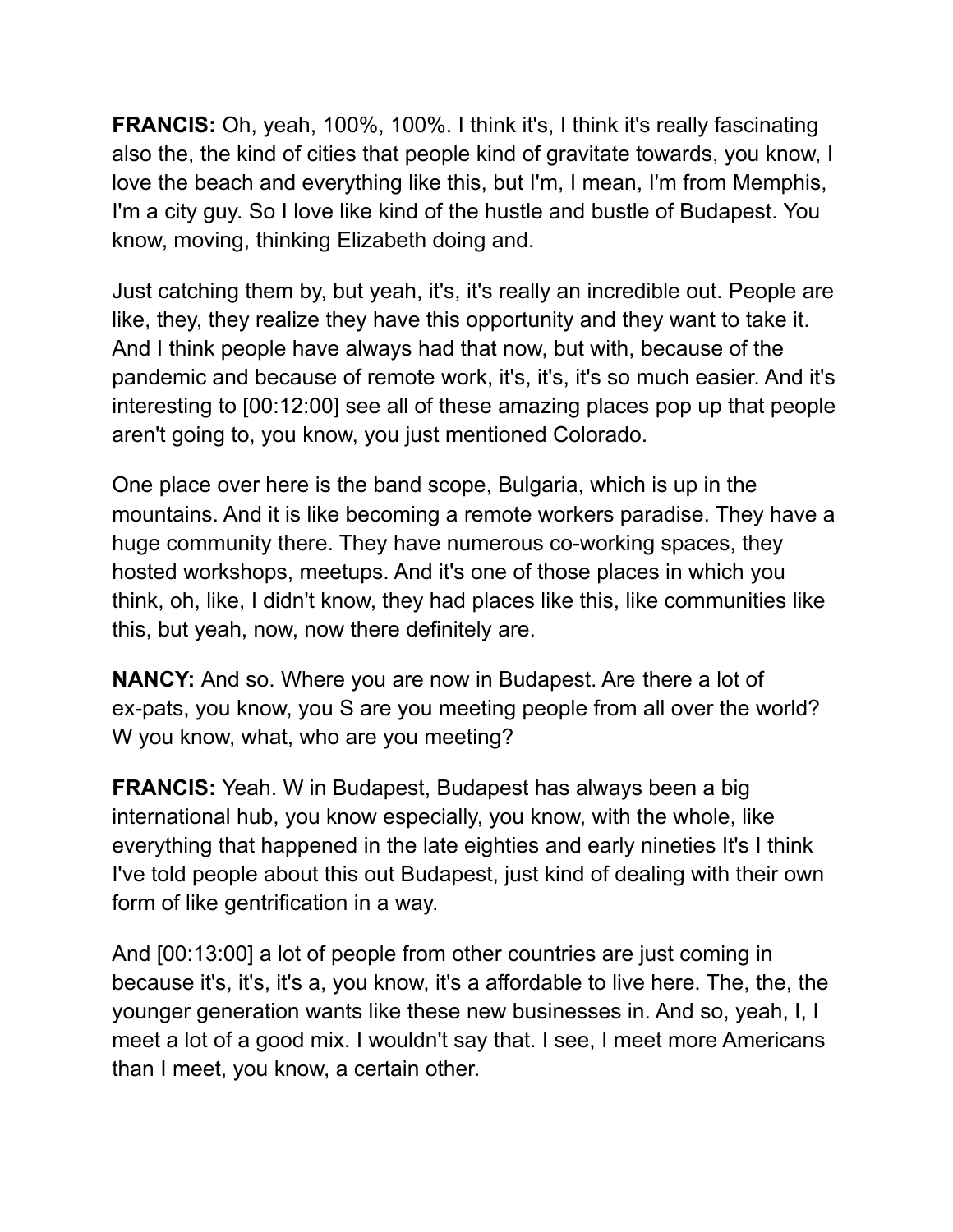Citizen of another country, but I think, I think with the whole, well hungry, it just released their digital nomad too. So I'm sure I'm going to see a whole lot of that, but yeah, I mean, over here, if you come here, you, you, you stand in the, in the downtown square, you're going to just hear every kind of accent and every kind of language.

So all over the

**NANCY:** place. I love that. And where are most of your clients that you're working with?

**FRANCIS:** Oh, yeah. My clients have you know, as an email copywriter, like a lot of my clients, they kind of differ. So thinking right now I have two clients based in England. I have one that's well, the headquarters is in Israel.

And then actually [00:14:00] today I go on a call with somebody from the states who was actually he fights and like this big fight promotion, not the UFC, but a another one. So, and it's pretty cool. So it's really nice that I have. It's an international base. That's pretty

**NANCY:** cool. And what I mean is time difference a challenge for you?

Or what, what are some of the challenges you might experience?

**FRANCIS:** Yeah, well, the, I think the time difference is probably the biggest challenge, you know, depending on the. And, you know, depending on who I'm working with, sometimes they're very busy and they prefer not to have calls in the morning. So for example, somebody who is in mountain time, you know, where you are or Pacific time, those are probably the most difficult because I prefer not to have.

And they prefer not to have calls early. So then sometimes we have to compromise where it's like, okay, we can, we can all bond for 30 minutes at eight. O'clock my time. Or I'll say, okay, well I can, I can go at 8:00 PM my time this week. So there's, there's definitely those. Those challenges, but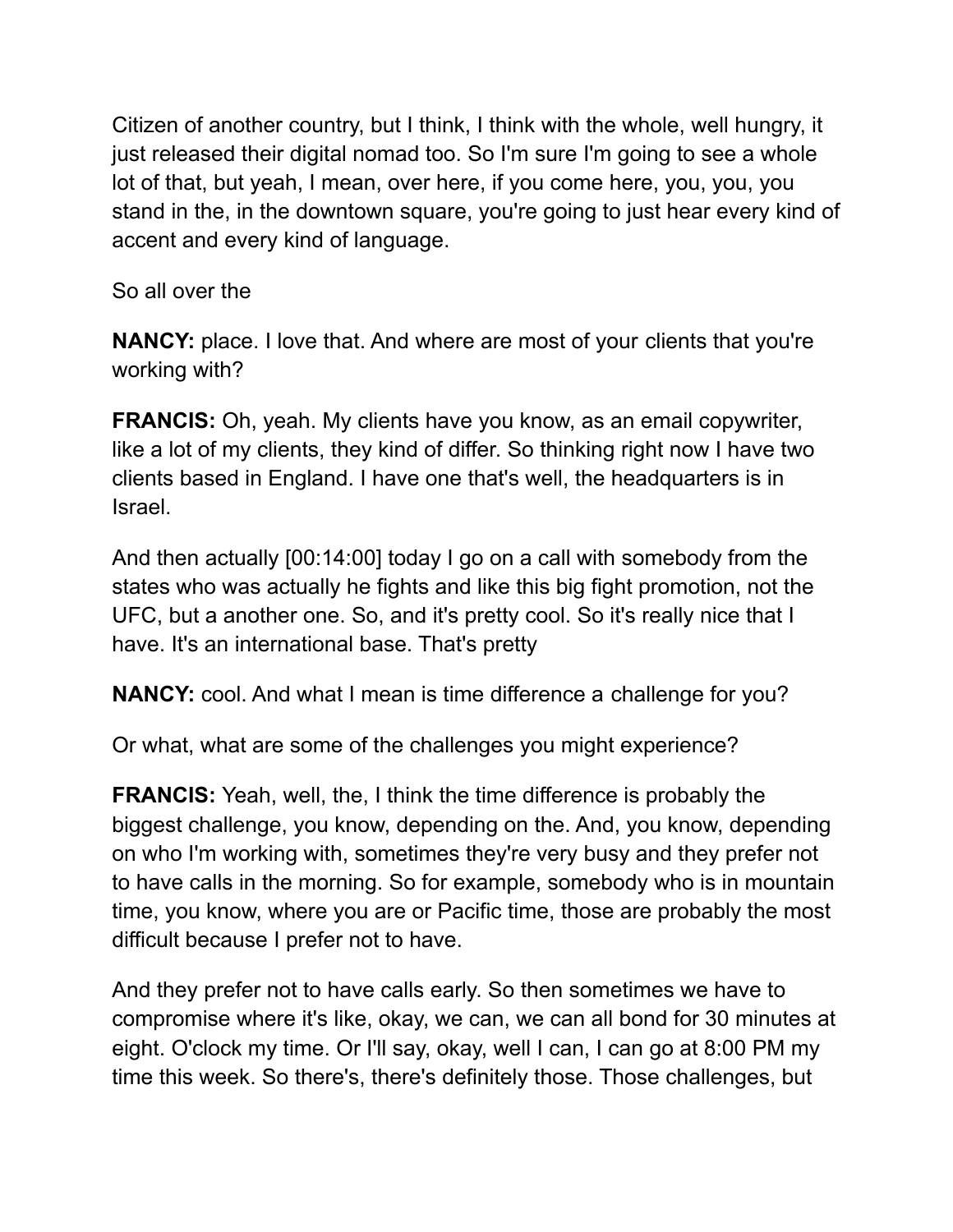I've had clients from [00:15:00] Australia and in Singapore and south America.

And it's usually not been a problem, especially as a freelancer, I gotta have my own boundaries and say, you know, I'm not going to have a call past eight, eight o'clock or I'm not going to be the morning is my time where I, I I'm in my deep work. So I prefer not to have calls there. I don't want to have calls on Mondays and Fridays.

So that's always really important to kind of allowing myself to, to, to have. The time

**NANCY:** know, well, you know, that I am all for the boundaries, so that's good. I have, I know I have a friend who actually is from the states and she lives in Paris and she she's an author and she also, you know, works with clients.

And she said, what she loves is she has the whole morning all to herself, you know, given the time difference with the states and that she tends to work with clients between three and 7:00 PM. You know, and that way she has really protected her time and [00:16:00] space and she makes herself available when she wants to be available.

And I of course love that.

**FRANCIS:** Yeah, me too. I mean, so I think that's, that's something that everybody should, should look into more. And I know in Portugal they actually think they enacted a rule lately. That's like employees can't contact Sorry, employers, can't contact employees after 5:30 PM or

## **NANCY:** something.

I saw this, I saw this and it's, you know, it's funny. Cause I've been talking about this with some members of my team, you know? I work when I work and if I send a slack message on Saturday night, it certainly doesn't mean that I expect to be responded to. So I've, I've also had to, you know, I've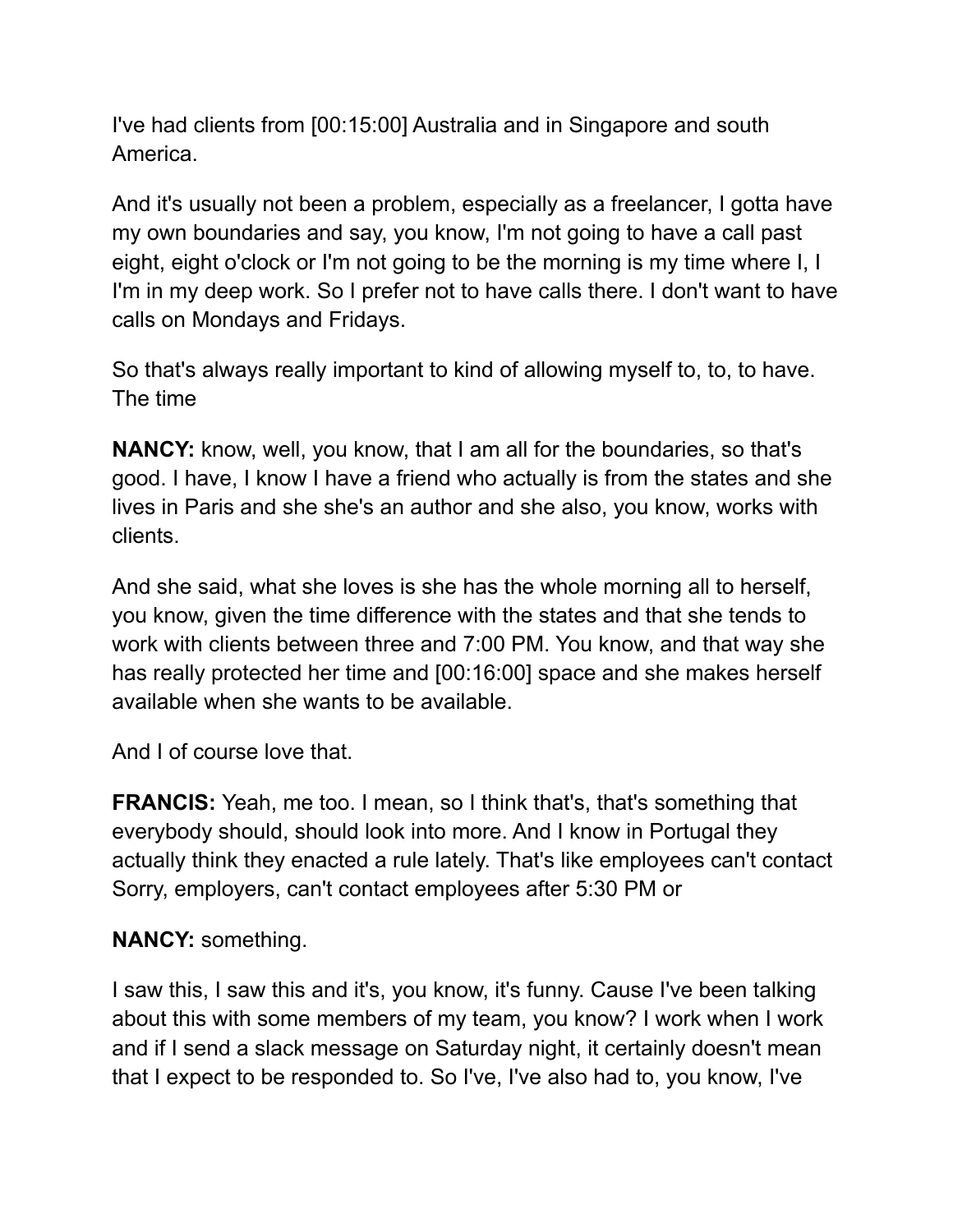also had to, you know, sort of get my team in the mindset of them working when they're working, not in reaction to me.

**FRANCIS:** That's a good that's, that's a really great way to put it.

**NANCY:** Yeah. What is your most, most [00:17:00] favorite thing about doing what you're doing right now? I

**FRANCIS:** think, I think for me as a, well, one career wise, I just love writing. I think it's

**NANCY:** Nope. I froze.

You froze.

Let's see there you are. You've oh, I don't hear you. You're on mute. There you go. I [00:18:00] think we're back. We're back. Okay. I'll ask you the question again. Okay. Okay. What is your favorite thing about being a digital nomad and doing what you're doing now?

**FRANCIS:** I think for me, it's the, this is like the sense of adventure, you know, I I'm a, I'm a.

I think it's, yeah, I'm a digital nomad, but I'm more of a digital slow mad, which is like this idea of like slow traveling. I think that's also a misconception is that digital nomads just bounce from place to place every week. And for me it's nice, but the, the kind of adventure that you know, I settle in, in a, in a new Sydney or a new country and it's, I absolutely love just making myself at home and, you know, At finding my own favorite cafes, my own restaurants, my own, you know, my favorite walking spots.

I go with my girlfriend or even making friends. I mean, it's, for me, it's, it's exciting. And I think maybe there was, I don't know, because I went to four different [00:19:00] schools and four years at like when I was at a young age is kind of this kind of feeling of like newness and freshness and out of my comfort zone socially.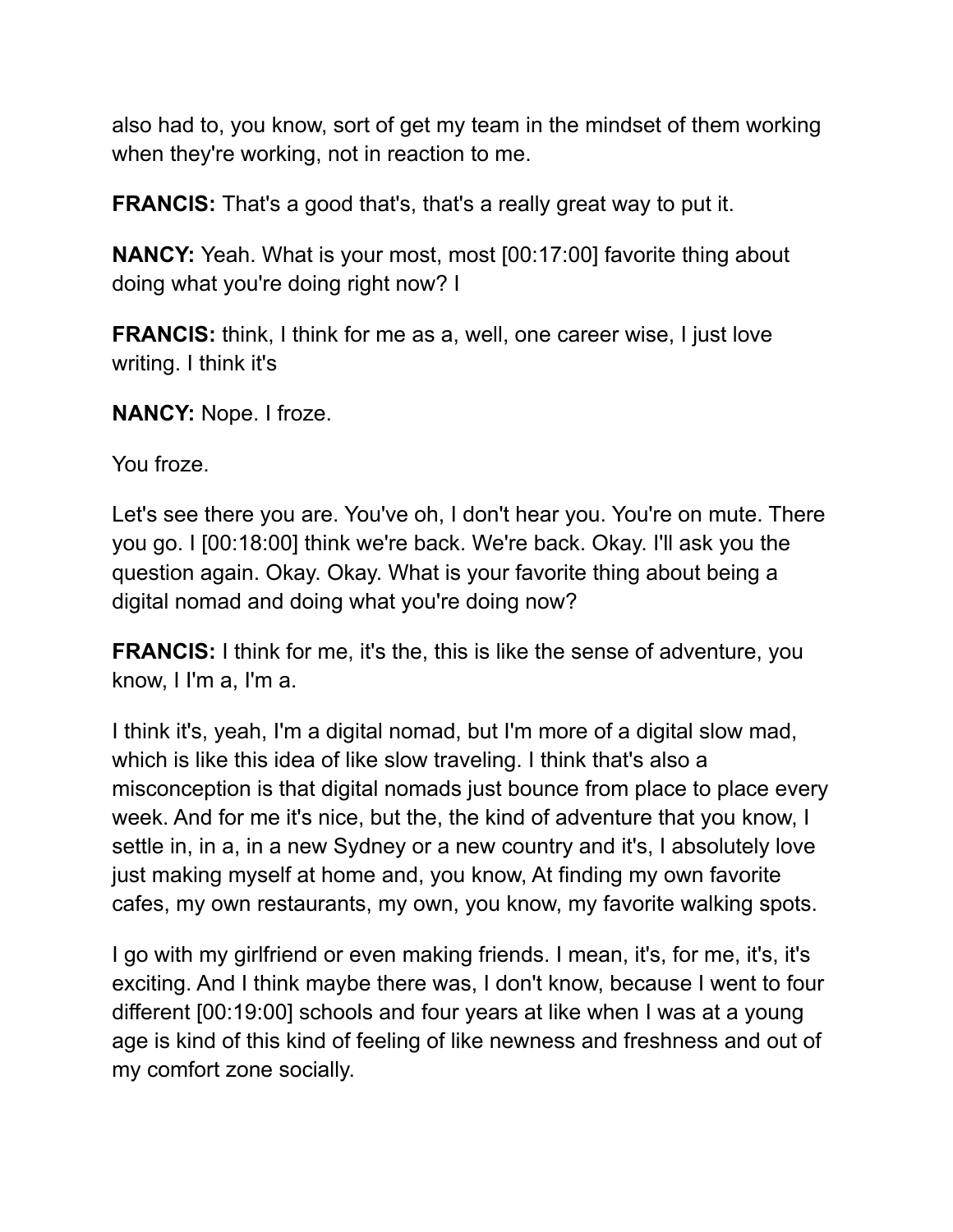With me. So I think for me, it's, it's really, it's like a new point and I was just in the states, which is crazy. Cause my girlfriend has never been and she was, you know, she couldn't believe that we were in Nashville and country music and you know, before then, and we were in Greece for, for a month or two for a month or so.

And, you know, just being there, it was just, it was incredible. And then it also proved to me. You know, I can win the business from, from anywhere and I can be productive from anywhere as long as I have caught myself too. And, you know, I, I set those boundaries and I instill those habits. So yeah. Yeah.

I think the, just the diversity of life, the spice of life, as cheesy as that may sound, I think that's my favorite part.

**NANCY:** And I love that. Where's your girlfriend.

**FRANCIS:** My girlfriend is Hungarian she's she's my assistant and she's a really good writer. And yeah, she loves traveling as well. It's great that [00:20:00] she's, she's she really loves traveling and then she's, it's gonna stay the same for her as a, as a child.

She always wanted to travel. So we're a pretty good

**NANCY:** match. You're working together and you're traveling together. Life is

**FRANCIS:** good. Life is good. Yeah. Life is very nice. You know, we learn a lot from each other, you know, there's, there's kind of like those modes where it's like, you know, I'm her client, so to speak and she's my, she's my assistant.

So we have those weird moments where I'm like I love you, but you need to send that invoice like ASAP because that's kinda getting kind of a weird, so sometimes it can be, the lines can be blurred, but it's overall. It's pretty good.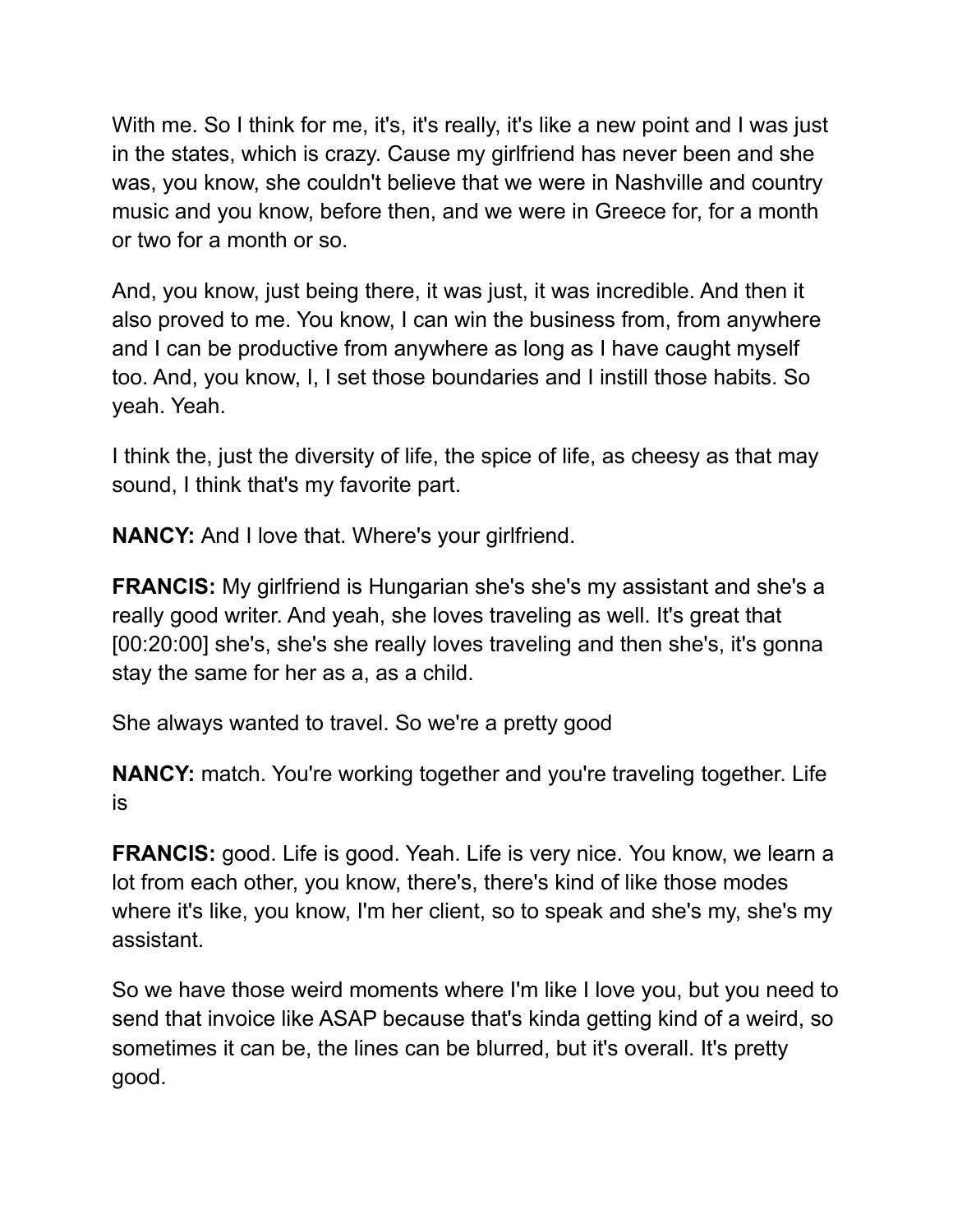**NANCY:** That's great. So. I'm curious if you personally experienced any sort of flack from your family, from your friends around, you know, really you're going to go do this.

How are you going to make a living? How are you gonna be able to do this? This is a fantasy, a pipe dream.

**FRANCIS:** Oh, yeah. Yeah. I think especially, so there's like kind of two ways that I I've [00:21:00] experienced that one is like, yeah, people saying, you know, why are you traveling the world? And how are you going to save money?

Like here? Do you have clients? How are you going to. Deliver for your clients while you're out here trying to serve in Western Mexico or something like that, or and just get a real job or, you know, just work at an agency. So, you know, it's you know, the income is steady or something. And then I also have like the flag that's kind of like, I'm a like I'm an annoying traveling.

Who posts photos all the time. And I'm not like a serious worker, which I think if you look at like my Instagram, I barely post anything for one. So it's, it's very, it's totally like my whole travel experience is so for me, not for my followers, but I think those are the two main things that I kind of deal with.

And of course that's like everyone, I think every business owner has something similar, so it might not be, oh, why are you. Why are you traveling while running a business? It could be, why are you trying to build a business while you are a mother or your, you know, your parents are ill, you know, you should focus on that.

So [00:22:00] I think it's you know, this is. I've I've heard a whole lot. And being a serious business owner, serious freelancer, wanting to look to deliver for my clients. Of course, I've had people say, you know, all you do is work and travel. You don't even really hang out with us or your and things like that.

So, yeah, those are for sure. Some of the challenges that I faced.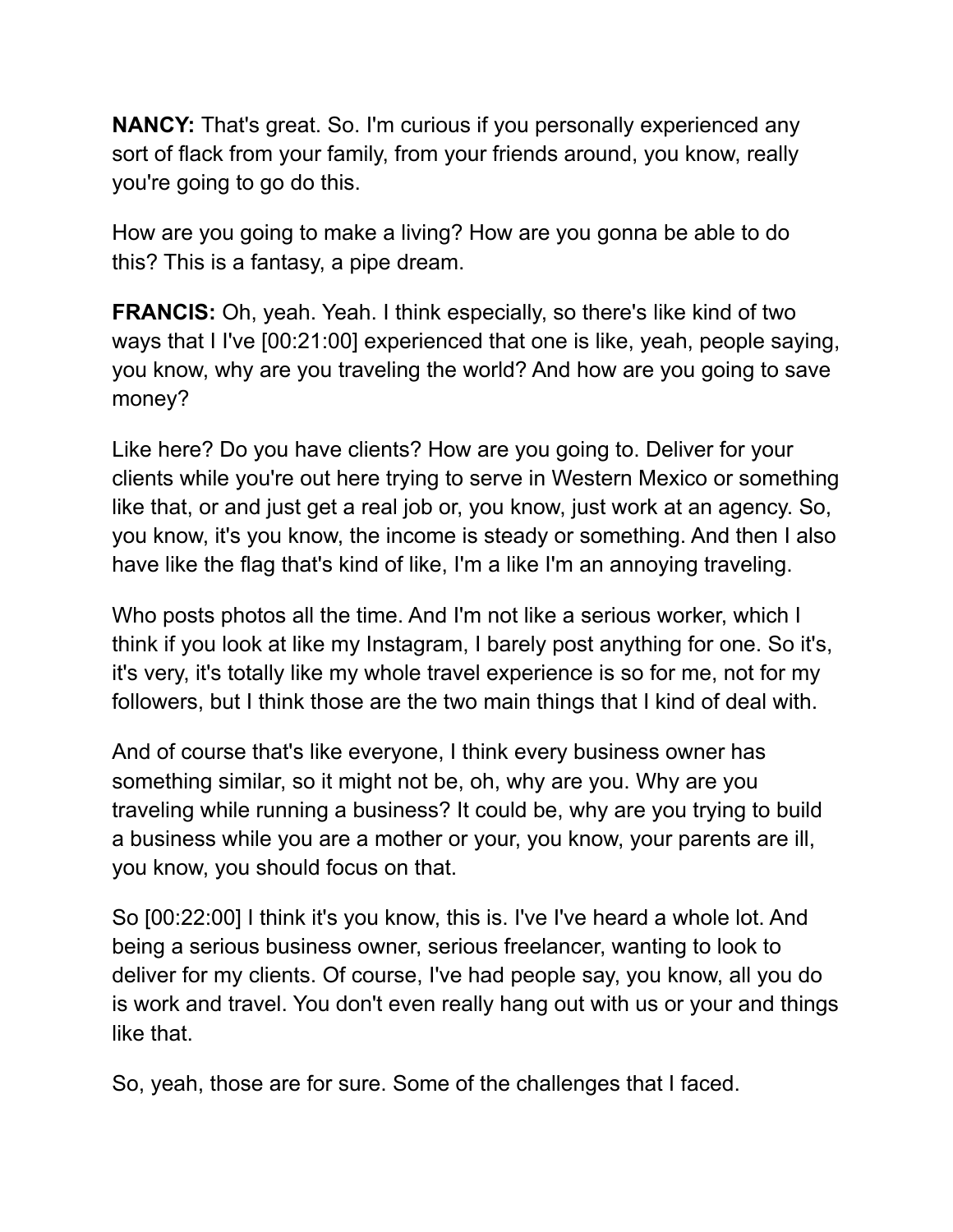**NANCY:** Yeah. I mean, I think what you're speaking of is. Far more universal than just being someone who is working abroad. You know, I mean, I know for, for me, in terms of the boundaries, I set around my time and space. I know that because I live in Boulder and in the mountains and because I love to hike, I even arranged my days around when I can hike and.

No different of me being here, doing that than you being wherever you are arranging your day, perhaps around surfing, like you said, or whatever, it might be, this, you know, the work, this, this work [00:23:00] ethic that we all have, those of us are, let me say it a different way. Those of us who have the strong work ethic and the sense of responsibility will always get the shit done.

And that doesn't mean that it needs to come. At the cost of us actually having enjoyment and fulfillment.

**FRANCIS:** Yes. Yes, exactly. Exactly. And I think kind of doing those things, there's a, like there's non-negotiables and those things that you do to really honor yourself, I think those contribute to you being productive and to your happiness.

I mean, you know, the. And maybe, you know, making money is fantastic and making your clients happy is great, but like at the end of the day, if you're not taking care of yourself and you're not doing those things that really make you happy and, you know, make your heart sing. But you know, for me, I, I won't be as creative, you know, I won't be as.

As joyous as I am on those calls or, you know, being supportive with the people that I, you know, that I work with. So it's, for me, that's, that's one of those things that like, I, I need, and [00:24:00] I'm, I'm lucky enough to work with people that understand that. And they, they have something similar in their lives as well.

**NANCY:** Let's take a moment and I'd love you to tell us a little bit about your. Yes.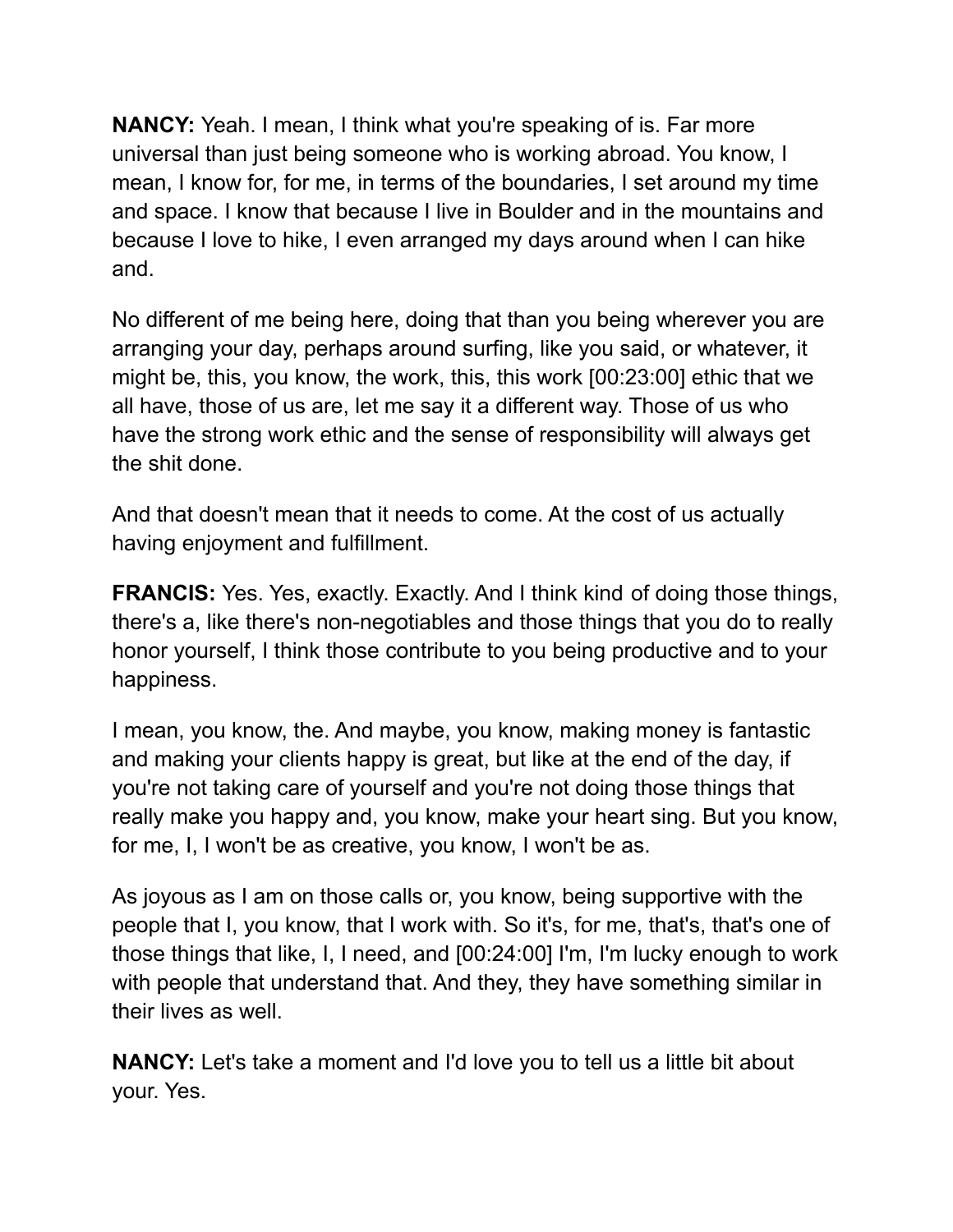**FRANCIS:** Yes. So my my upcoming book, and without now, I think by the time they listen to this, it's called nomadic and happy six steps to becoming a fulfilled and well-paid digital freelancer. And basically it's, it's really my, my story and the story and lesson boring, or my lessons in story form about how, how I went from becoming one, an addict in Jackson, Mississippi, and.

Essentially changed my life and shifted it and kind of up-leveled it. I would say like maybe every year from being in the states and kind of trying to figure out what I'm doing, trying to find my people turn off. From stop hanging out with, you know, other drug addicts to really finding my circle of people who support me and who inspire me.

And you know, all the way [00:25:00] from my first year in Barcelona, where it was just, just an absolute, crazy time, not so much party-wise, but it was my first time being like like a normal person. You know, that wasn't like, I think did to drugs or anything like that. Yeah, it was great. But you know, from my time at Barcelona, from and into Budapest where I still am now and how I found copywriting, how I found freelancing, and then I go into.

More practical lessons about how to, how to get your first client, how to get paid, how to set, you know, how to set up your freelance business. And there's not a lot of fluff. There are some anecdotes in there and things like that, but I really want it to be very straight forward. I wanted to, for whoever who read this would you know, whoever read this book would, would really wouldn't want finish it.

And then to just be like, okay, well I know what to do next next. And if it's a. Yeah, this simplified then, you know, I can do too. And if you know, if they want to learn more, of course they can follow up, follow up and follow me and ask me how they can, maybe we can work together. [00:26:00] But yeah, they I poured my heart and soul into that book and I'm, I'm pretty, I'm really excited, you know, said, this is like it's a big step for

**NANCY:** me.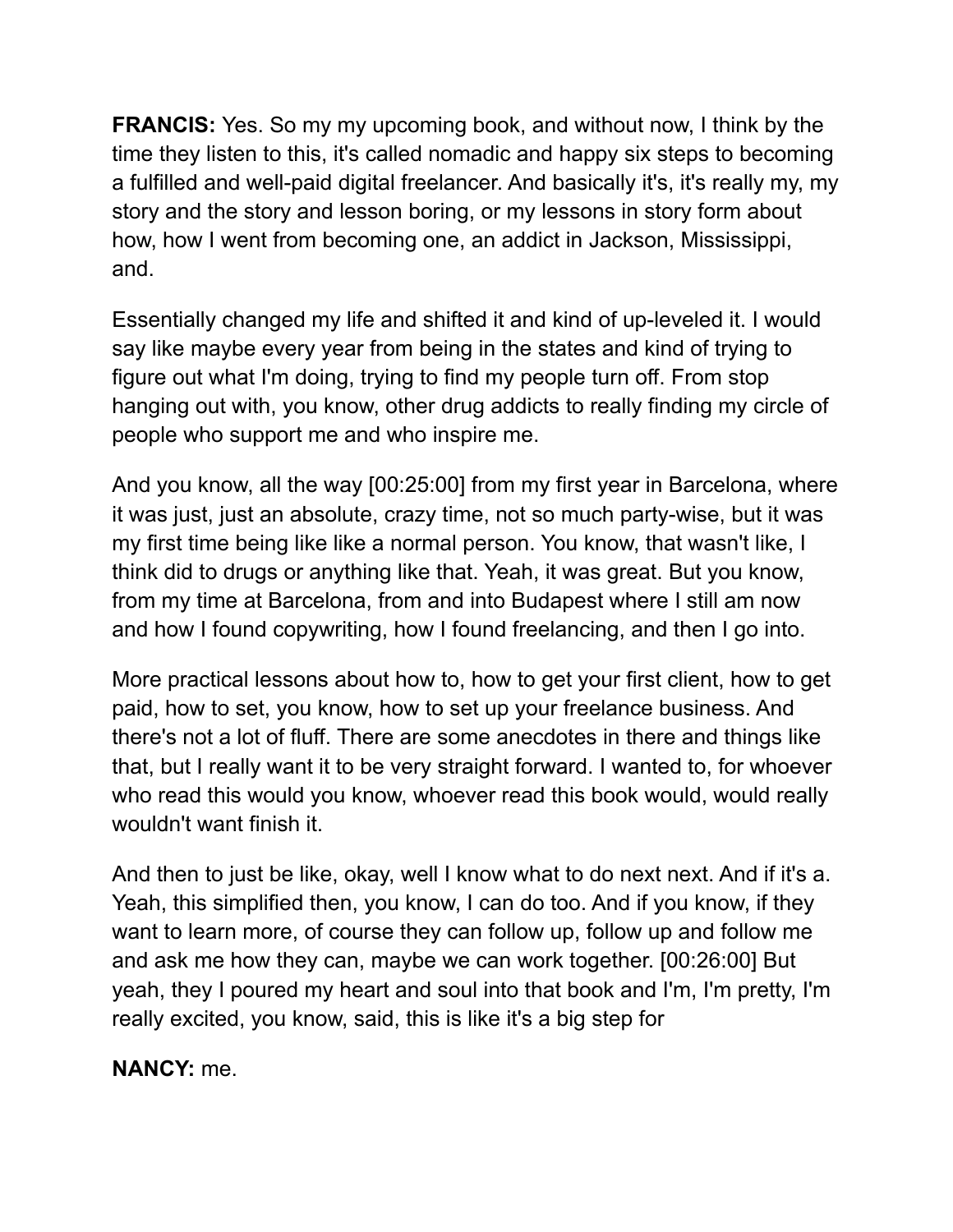I love this. And what I love most is what I'm hearing you say is you're really putting it out there as if to offer. You know, if I can do it. So can you, and here is, you know, here's the path.

**FRANCIS:** Yes, yes, exactly. Exactly. And it's also, I wrote the book also in a way that, you know, if what, what, what did Francis want to read in 2016, 2017?

Yeah. So there was a lot of like some talk with like fellow writers. It's like, oh, maybe the book is too short or maybe it's too long. And I was thinking, I think. You know, I'm going to pack it in with the stuff that I wish that I knew and nothing more, nothing less I want, I want it to be actionable. But I want it to inspire the people who read it.

And so, yeah, I'm really, I'm really happy. I got him super pumped up for it, for people to finally open it [00:27:00] up and read it. And yeah, whoever's listening to this. I hope you enjoy it.

**NANCY:** I love that. So as you know, the. Name of this podcast is your permission prescription. And I'd love to know what you would like to invite our listeners to give themselves permission for

## **FRANCIS:** yes, yes.

I would say no. I would describe you to find those. Non-negotiables find those things that you. The honor, you every single day. And the things that honor your year, you know, what's going to make you hear what's gonna make you successful and happy. For me, it was being nomadic. And maybe for you, it's being you know, spending more time with your kids and happy or getting a better shape and happy and whatever that is.

I, you know, prescribed that you, you explore it and that you allow yourself to have it, no matter what it is.

**NANCY:** Thank you. And for people who want to follow you and check you out, what's the best place that they should go. [00:28:00]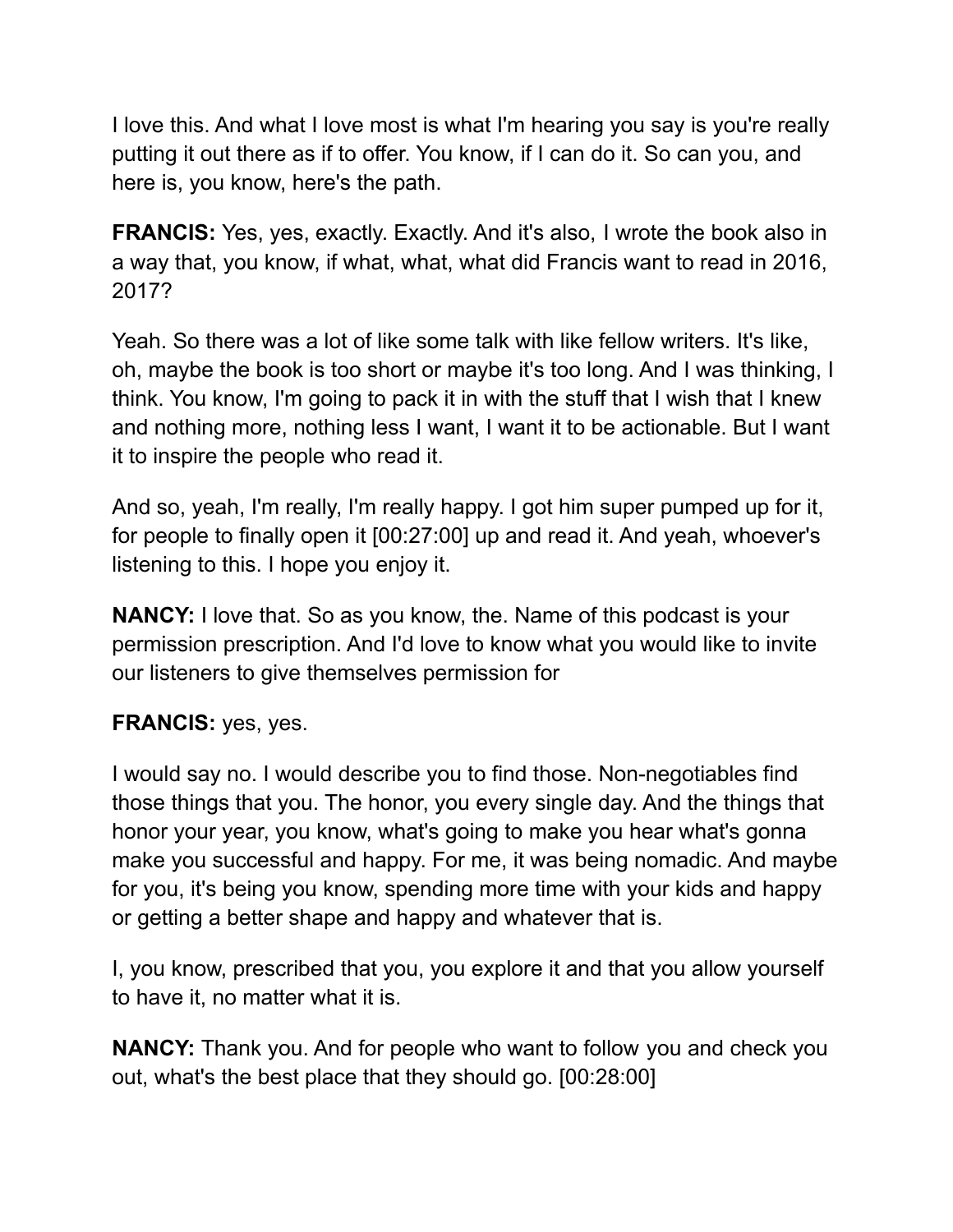**FRANCIS:** Yeah, you can just follow me at well, when you can join my newsletter, the nomad newsletter, and you can find that@thenomadnewsletter.com.

And then you can also just find me on social media. I am a pretty active on Twitter and on Facebook. And of course you can follow like, If you want to like follow me on my travels so you can go on my Instagram. There's only one Francis Nyan in the world. Well, other than my dad. So don't, if you see my dad, you know, just don't friend request, the older guy, that's my bad.

So you can follow me there, but 30.03.22\_YPP\_E46\_mixdown

**Francis:** And basically it's, it's really my, my story and the story and lesson form or my lessons in story form about how, how I went from becoming one, an addict in Jackson, Mississippi, and. Essentially changed my life and shifted it and kind of up-leveled it, I would say like maybe every year from being in the states and kind of trying to figure out what I'm doing from stop hanging out with, you know, other drug addicts to really finding my circle of people who support me and do inspire me.

**Nancy:** Hi, and welcome to your permission prescription, the podcast that teaches you how to confidently say yes to you and consciously create the life you desire. I'm Nancy Levin, best-selling author, master life coach, and founder of Levin Life Coach Academy. But it wasn't too long ago that I was a burnt out people- pleaser living my life for everyone around me and ignoring my own needs fast forward to today.

And I've successfully coached thousands of recovering people, pleasers to set boundaries with themselves and the people around them. So they can live a more fulfilling life on their own terms. I created your permission prescription to help you do the same. Be sure to tune in for actionable coaching methods.

From me, interviews with other incredible coaches, speakers and authors, plus one-on-one live coaching calls and so much more. If you're ready to start saying yes to you, then you're in the right place.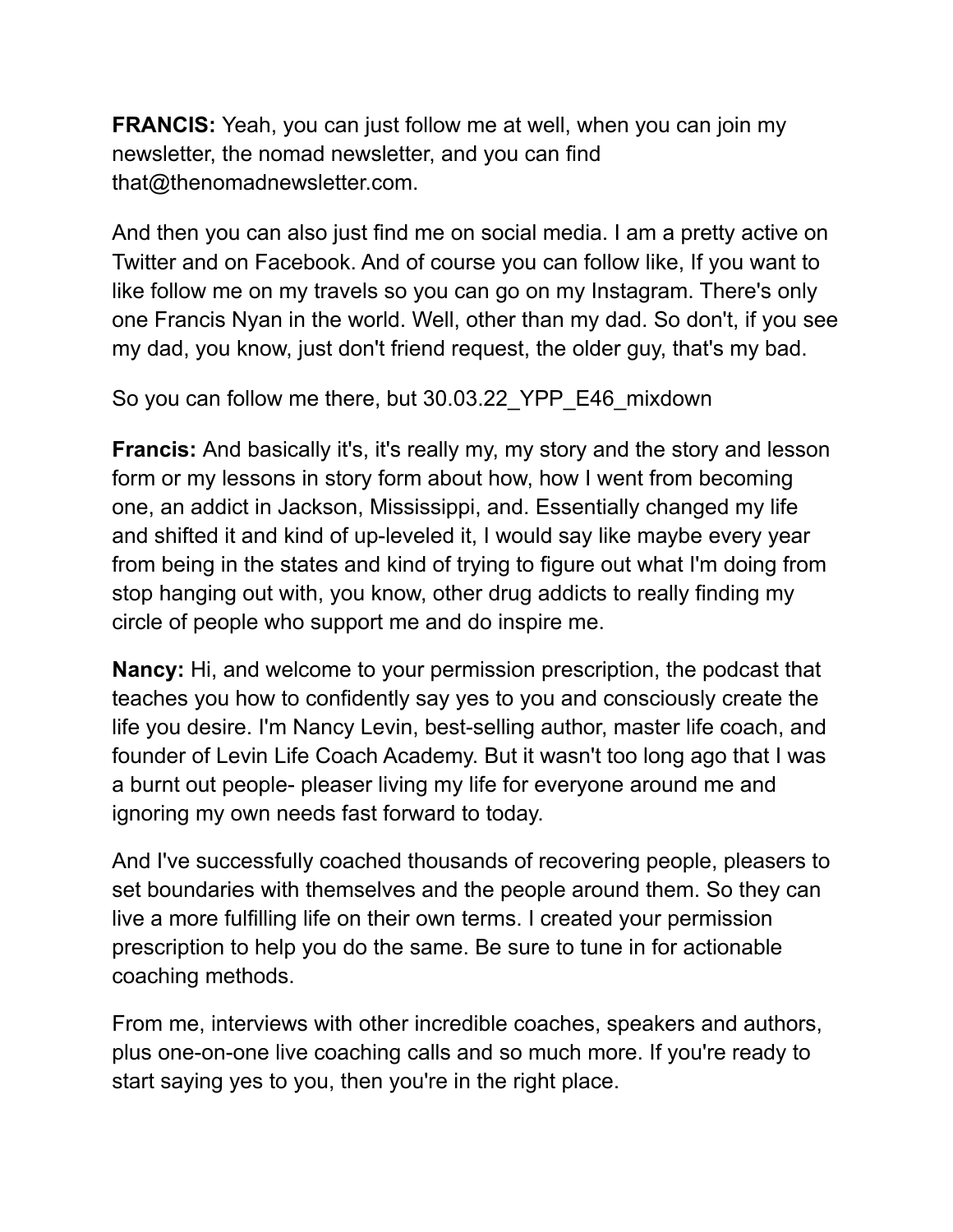Welcome back to another episode of your permission prescription. I am delighted to be joined today by Francis Nayan. He is an email copywriter, probably best known for his freelance business stories and copy a D F Y email marketing service for e-commerce businesses. After beating a heroin addiction in October, 2014, Francis set out to see the world first as an ESL teacher in Europe, then as a traveling freelance copywriter.

And now as the owner of the Nomad Newsletter, where he shares the latest news on digital nomadism, freelance work destinations, and features, location, independent entrepreneurs, creating awesome businesses all around the world. His brand new book is just out called Nomadic and Happy: Six Steps to Becoming a Well-paid and Fulfilled Digital Freelancer.

Welcome Francis.

**Francis:** Thank you so much, Nancy. Thanks for having me. That was a, a heck of a, an intro. Just happy to be

**Nancy:** here. I'm thrilled to have you here. So there's so many places I want, I want to go, but I figured that the best place to begin is how did you get, how did you get here from where you were.

**Francis:** Yeah, well, you know, we can dive into it a little parts of it, but originally I am from Memphis, Tennessee.

I was actually born in the, in the Philippines, family immigrated in the early nineties. So I grew up in the south. I'm a bit of a red neck, of. My accent comes out sometimes, especially when I'm nervous, but, yeah, I grew up in Memphis and, I just always wanted to travel and I always wanted to see the world.

It was one of those things that I remember being seven years old and looking outside my window. And seeing an airplane and being like, oh man, I wish I want to be on that airplane. I want to know where it goes. I want to see the world. And that's always been kind of like an interest of mine, but of course this was like the early 2000s, 2010s being like so young, I didn't know about opportunities or ways to move around.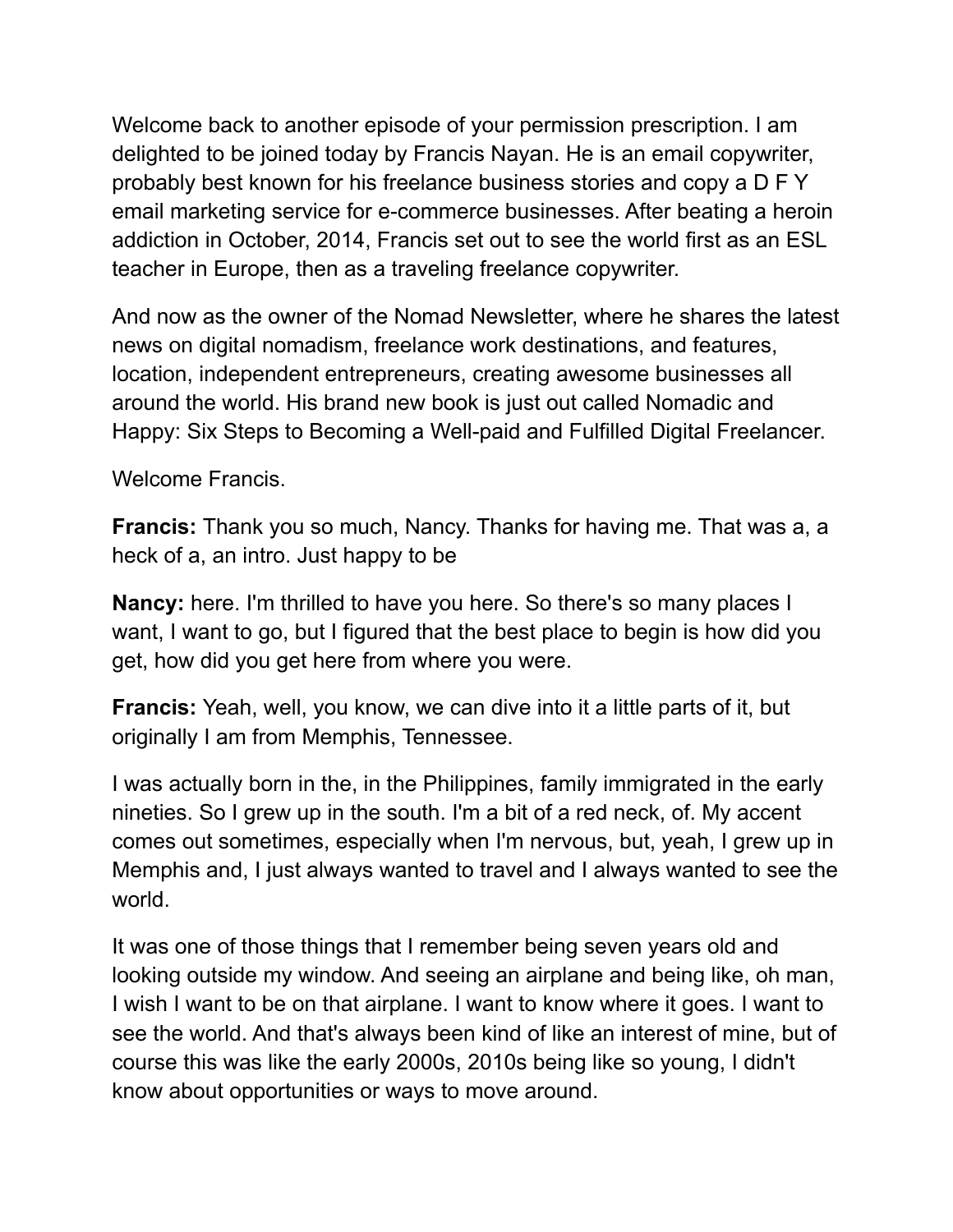And I wasn't a very good student. I was like, I don't really know if I can be a doctor and travel. I don't, I don't, you know, we know what is, what's my path, you know, of course I didn't know the path. So I kind of ended up partying a little too hard in college. I fell into a heroin addiction where I was just very, very into opiates at about a \$200, \$300 a day habit when I was using needles.

And, I just really wasn't overall. Just not a good person. Fortunately, and unfortunately I had a, my overdose and October, 2014 and I was in the hospital in Jackson, Mississippi. I was found by a friend of my ex-girlfriend at the time, seasoning and foaming at the mouth. Yeah. I was just in the hospital for two weeks Jackson and, I got sent home back to Memphis and, my mom was like, all right, well, everybody knows you're clean now.

So what do you wanna do? And, it took me a while, but I, you know, the whole travel bug hit me. So I'm signed up for a, ESL course, teach English. And I ended up getting my first job offer to teach in Spain in Barcelona. And that was about seven years ago. And it was only about eight months after my eight or nine months after my overdose that I, that I moved to Spain.

And yeah, that was just like the start of the adventure. And eventually I realized I didn't really like teaching after I moved to Budapest after one year in Spain. And I did the typical thing where I, Google search, how to make money online, found all of these kind of gigs in different ways. And eventually I, I met like this 20-year-old German guy who said he was a freelance copywriter and he just got done traveling.

And I was like, I want to travel. You're 20 years old and you're not even a native English speaker. Like tell him. And he told me about copywriting gave me some resources and the rest is history.

**Nancy:** I love it. So a, an iconic story of, you know, here we are at the rock bottom and it becomes a gateway to opportunity for a different way of life.

And also what I love about what you've shared is that you, you know, you followed your heart, you followed desire, and then you kept. Staying curious. And you were looking for what would feel fulfilling and, you know,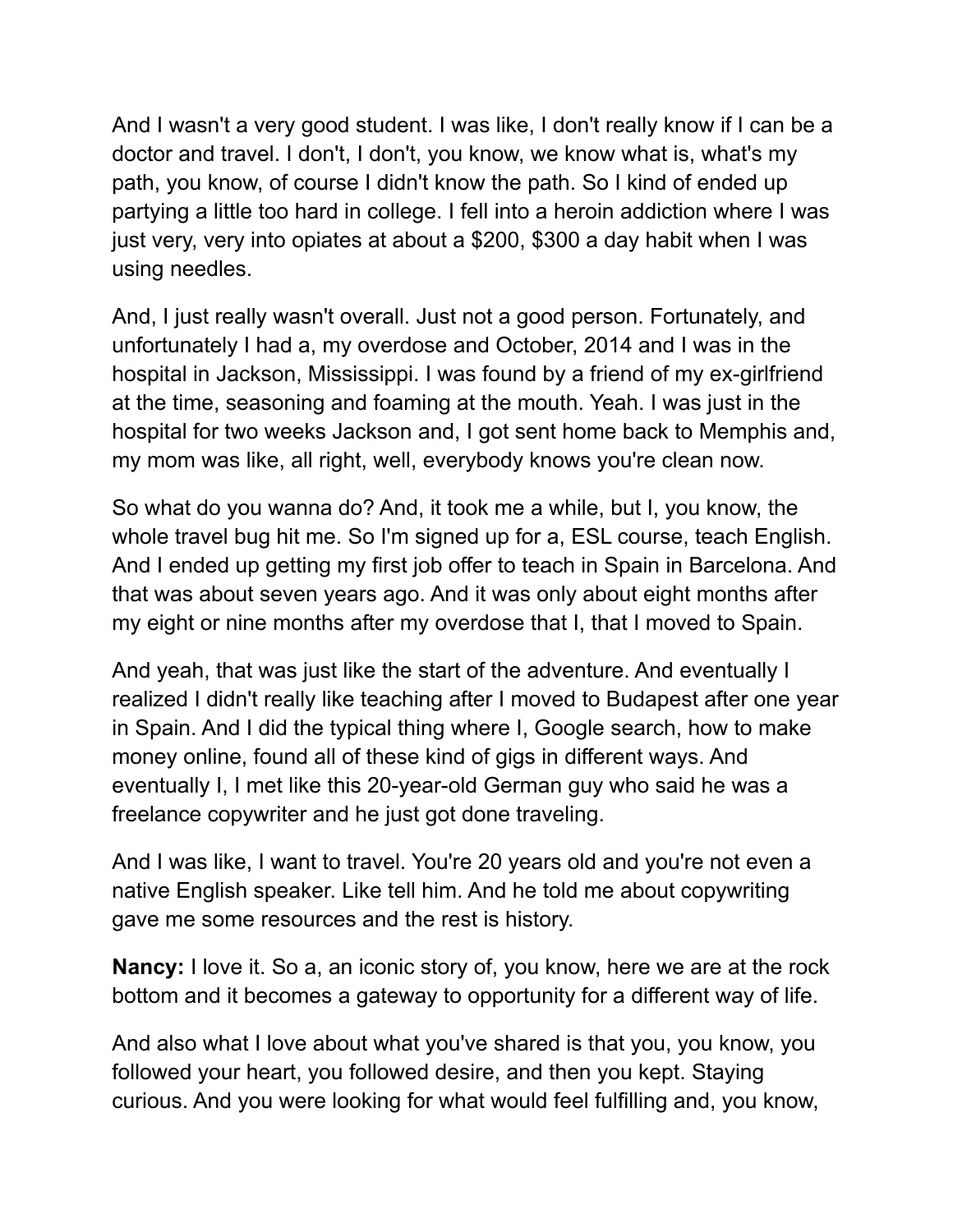right before we started recording, you were telling me about how the title for your book came about and that the editor you were working with, you know, said, what is it that you feel right now?

And you said I'm happy. And that's, that's something that I think, you know, I still think not a lot of people would go right there and say, that's, that's the predominant

**Francis:** feeling. Yeah, for sure. For sure. I mean, for me it was, it's one of those things that kind of stayed a whole lot attitude, you know, you know, the things maybe problems from clients or tech issues or.

You know, certain situations or arguments with my girlfriend, you know, maybe those things bring me down, but then I kind of sit back and I realized Francis, this is you're literally living the life that you want it, like ever since you were seven years old, it's like, you get to write, like you've always wanted to be a writer and now.

Pick up and move and live and, and travel anywhere. And, you know, I have that mindset where I can live in a country, you know, legally, you know, barring all the tax stuff and residency and immigration paperwork for me. And it's, I know I can get past. 'cause, you know, I've done it before. And so I'm just a lot of the times it's just, you know, sit back and just be happy.

I mean, when he asked me, he's like, how are you, how are you feeling right now? Like deep down. I'm like, man, you know, Nate really, I'm just super happy. It stills really, really

**Nancy:** good. So what are some of the misconceptions or the myths about digital

**Francis:** nomadism? Yeah, so I think probably my favorite misconception is that we're all just like, you know, wearing man buttons, maybe living in.

On our parents' money trust fund babies. And we're all just doing yoga and drinking beer on the beach somewhere at the same time. and you know,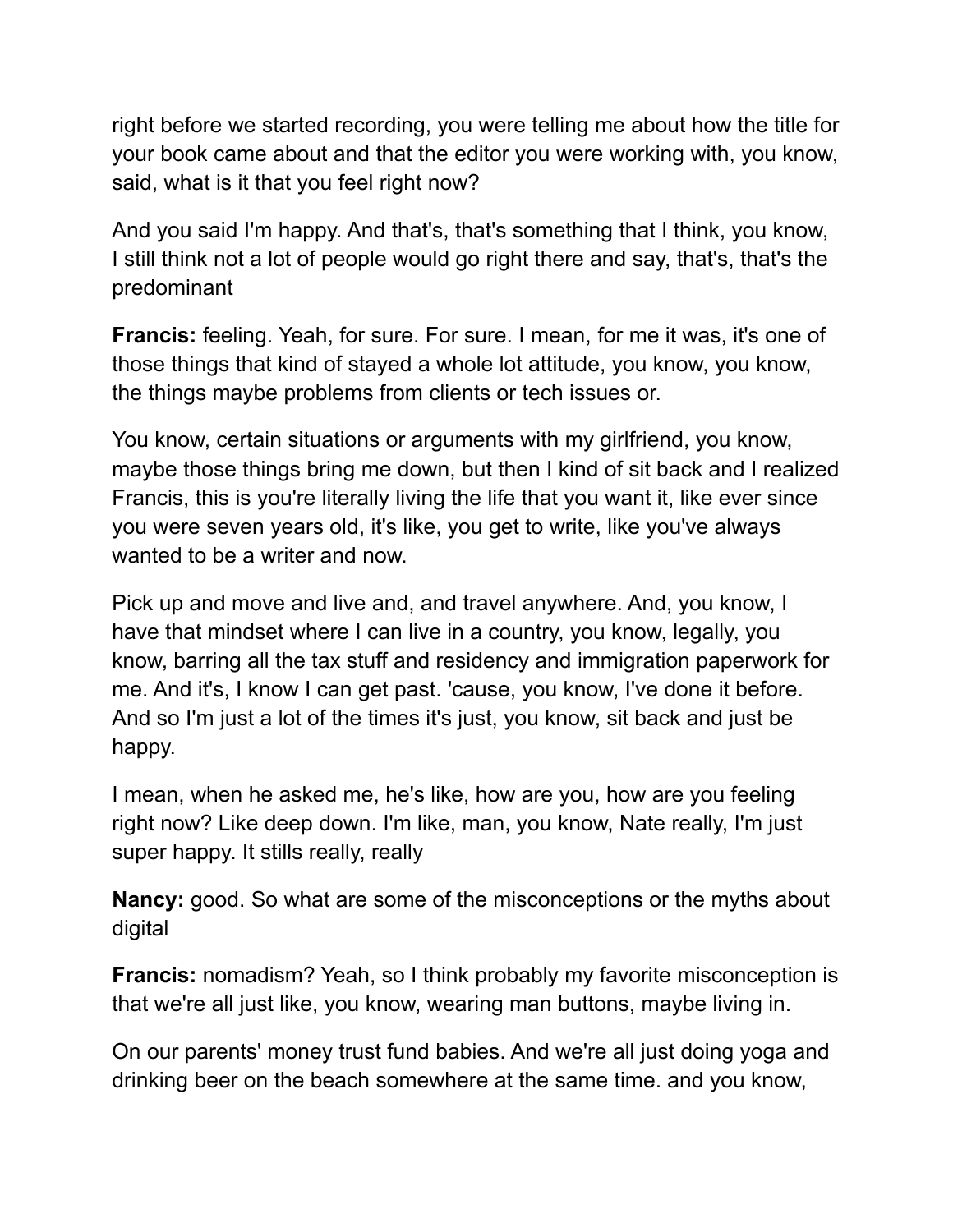that's not true, you know, that might've been the case 10 years ago, but because of the internet, because of online businesses and you know, the influx of remote work, it's the people who are digital nomads and are traveling, working around the world.

They're CEOs. Their business owners, you know, founders that are entrepreneurs they're high-level executives. So, you know, you go to a place like, I guess the more typical places like a Tulum or like a Barcelona or a Budapest, you may think that, oh, these digital nomads, they're just, you know, 24 years old working in a cafe or something on that.

And not taking it seriously, but in reality, there's a lot, a whole lot of, high level people who are digital nomads and seeing the world. So I think that's probably probably the biggest one.

**Nancy:** Yeah. It's interesting. I do. And I, I'm curious to actually talk with you about how you have seen the last couple of years.

Change around digital nomadism, given the pandemic, because I have definitely seen, you know, I feel very grateful. I had an online business before the pandemic started and I know that there were. Certainly, corporate situations where people thought, oh, people can't work from home. They won't get anything done.

And now I know I've heard CEOs say, there's no difference. People are getting probably even more done working from home than coming into an office every day. And there's more flexibility and more freedom. And I've certainly known people who. When the pandemic hit said, you know, screw this, I'm outta here.

I'm going to go somewhere else where I really want to be. So what have you seen over the last couple of years?

**Francis:** Yeah. Especially over the last two years, but the whole, the pandemic is that the, you know, before it was really just online business owners. So people who maybe had an e-commerce store coach, a consultant, maybe somebody who really killed it.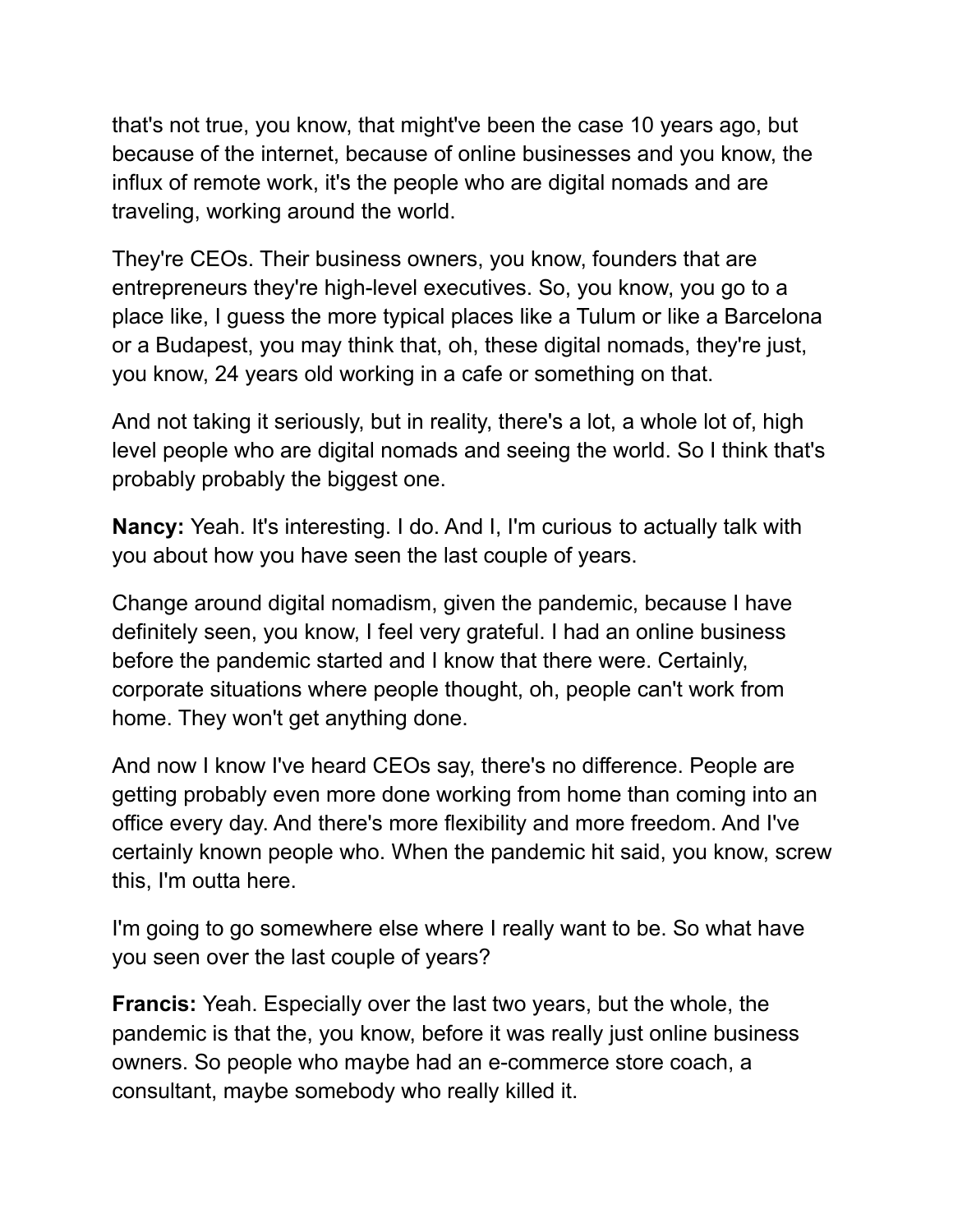Some type of affiliate marketing or something. But now what I've seen is real remote workers who work for companies. They're not freelancers. They have just been given permission or silently not told their companies that they're abroad. And, it's really interesting because there are so many countries out right now.

That just released that just released this digital nomad visa, which essentially say that you can live in this country legally, as long as you provide the, the right information, you know, which is most of the time just showing that you're paying taxes, in your home country and a contract from your work saying that you can live there.

And so, you know, I was just in Mexico all last year. And I met so many people who were like, oh yeah, I worked for FedEx. Or I worked for this company based in Minneapolis. And, they're letting me just live here. And it's, I think it's fascinating, you know, and even in Europe, there's people who are, who've taken it to the extreme and Portugal's kind of leading the way with the digital nomad pieces where, they're just, I don't want to exaggerate it.

Maybe it's true. But there, it seems like they're just hanging out these, these remote visas to live there and you don't even need to have a business if your company says, yeah, go ahead and live in Portugal. Just know, get the work done, then it, it's readily available. But that's what I'm seeing is that there are so many people out here now who are just remote employees and there's, they're just everywhere.

It's amazing.

**Nancy:** It's interesting. The, you know, in so many ways, the pandemic had us begin to see that. We are all connected and that this is, you know, we are global citizens of the world. And for those of us who are inclined to think that way, and it's intriguing also that this idea that now there is so much more, I would say, even acceptability of being able to work from anywhere.

As opposed to having to be somewhere specific. And that it's, as you're saying, it's not just entrepreneurs. It's really about what quality of life do I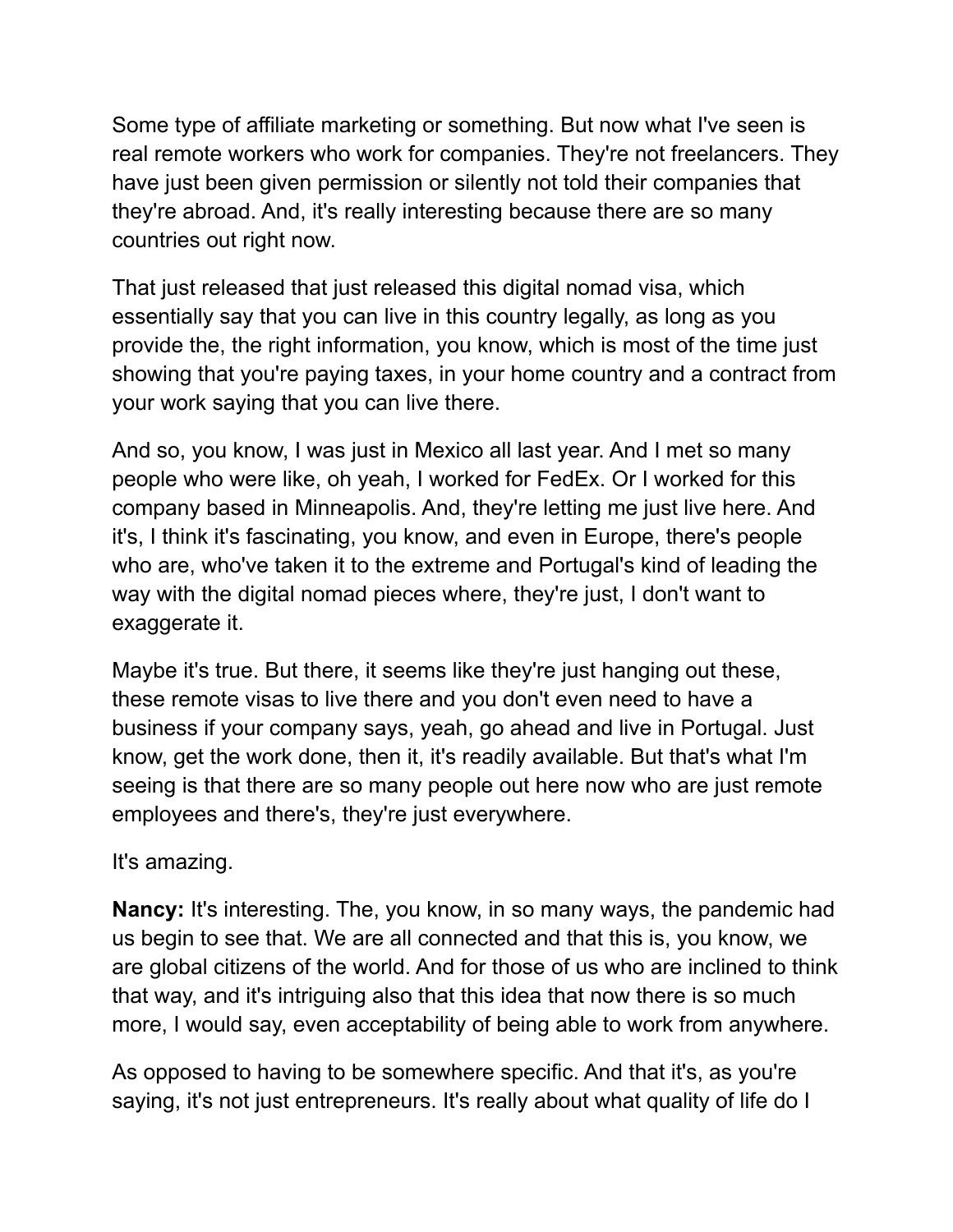want to have? What is the landscape or geography? That I want to live in and look out at. I mean, I even feel that way. I live in the US and I live in Boulder, Colorado, and that is a very conscious choice to live in the mountains, you know?

And I think that more and more people. Consciously choosing to live somewhere that that really feeds them and nourishes them.

**Francis:** Oh yeah. 100%. 100%. I think it's, I think it's really fascinating also the kind of cities that people kind of gravitate towards, you know, I love to be. And everything like this, but I'm, I mean, I'm from Memphis, I'm a city guy.

So I love like kind of the hustle and bustle of Budapest. It's really an incredible out people are like, they, they realize they have this opportunity and they want to take it. And I think people have always had that now. Because of the pandemic and because of her work, it's, it's, it's so much easier. And it's interesting to see all of these amazing places pop up that people aren't going to, you know, you just mentioned, Colorado.

I mean, one place over here is a band scope bulk area, which is up in the mountains and it is like becoming. A remote workers paradise. They have a huge community there. They have numerous co-working spaces, they hosting workshops, meetups. And, it's one of those places in which you think, oh, like, I didn't know, they had places like this, like communities like this, but yeah.

Now, now there definitely are.

**Nancy:** And so where you are now in Budapest, are there a lot of ex-pats. You know, US are you meeting people from all over the world? Well you know, what, who are you meeting?

**Francis:** Yeah. Well in Budapest, Budapest has always been a big international hub, you know, especially, you know, with the whole, like everything that happened in late eighties and early nineties.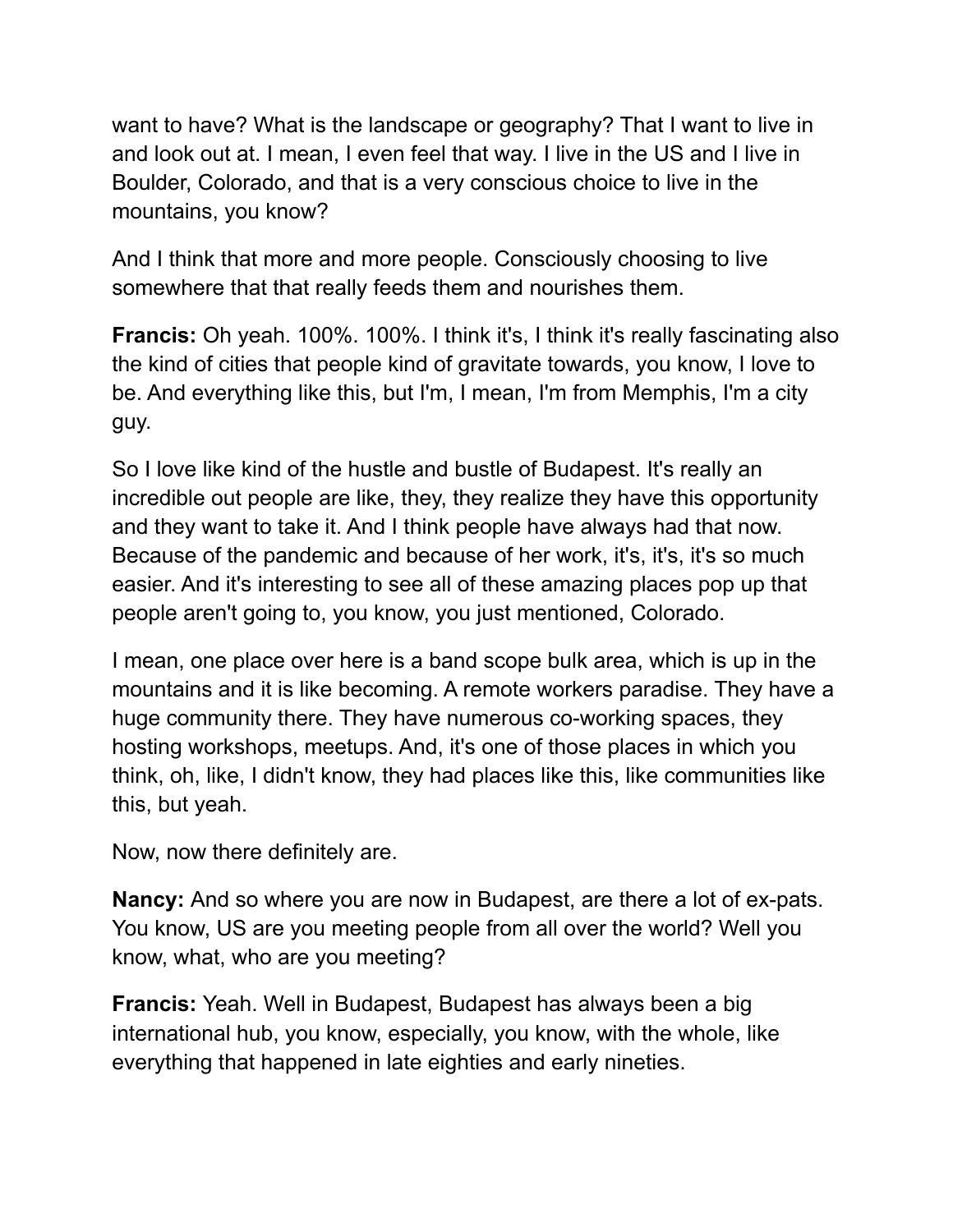I think I've told people about this out Budapest, just kind of dealing with their own form of like, gentrification in a way. And a lot of people from other countries are just coming in because it's, it's, it's a, you know, it's affordable to live here. The, the, the younger generation wants like these new businesses in.

And so, yeah, I meet a lot of, a good mix. I wouldn't say that. I see, I meet more Americans than I meet, you know, a certain. Citizen of another country, but I think with the whole, well hungry, it just released their digital nomad too. So I'm sure I'm going to see a whole lot of that, but, yeah, I mean, over here, if you come here, you, you stand in the downtown square, you're going to just hear every kind of accent and every kind of language.

So it's all over the

**Nancy:** place. I love that. And where are most of your clients that you're working with?

**Francis:** Oh yeah, my clients have, you know, as an email copywriter, like a lot of my clients. I kind of differ. So thinking right now I have two clients based in England. I have one that's, the headquarters is in Israel.

And then actually today I go on a call with somebody from the States who was actually, he fights in like this big fight promotion, not the UFC, but a another one. So, and it's pretty cool. So it's really nice that I have. It's an international base.

**Nancy:** And what I mean is time difference a challenge for you? Or what, what are some of the challenges you might experience?

**Francis:** I think, yeah, well, I think the time difference is probably the biggest challenge, you know, depending on the client. And, you know, depending on who I'm working with, sometimes they're very busy and they prefer not to have calls in the morning. So for example, somebody who is in mountain time , you know, where you are or the Pacific time, those are probably the most difficult, because I prefer not to have calls late and they prefer not to have calls early.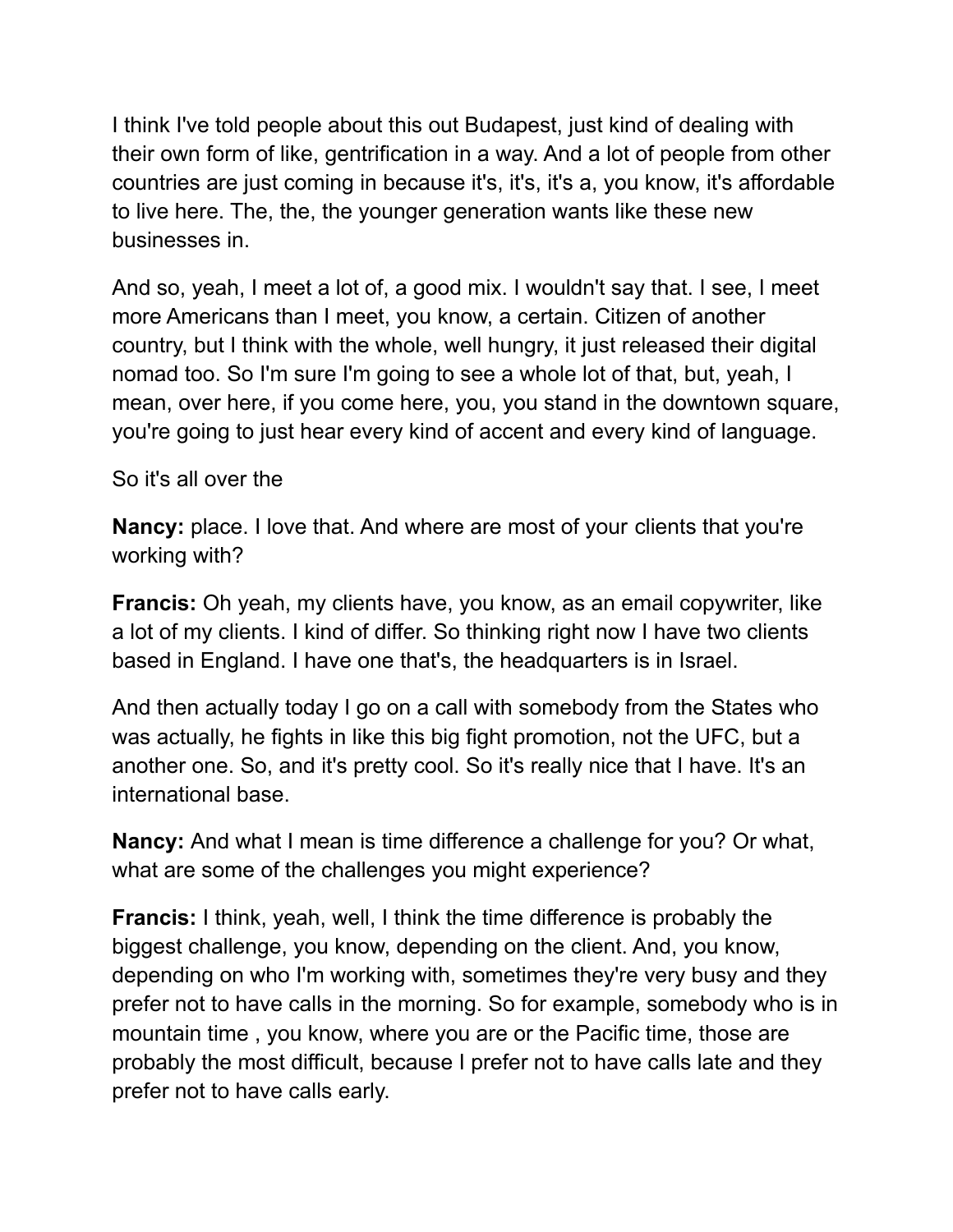So then sometimes we have to compromise where it's like, okay, We can all bond for 30 minutes at eight o'clock my time, or I'll say, okay, well, I can, I can go at 8:00 PM my time this week. So there's, there's definitely those, those challenges, but I've had clients from Australia and in Singapore and South America, and it's usually not been a problem.

especially as a freelancer, I got to have like my own boundaries. And say, you know, I'm not going to have a ball past eight, eight o'clock or I'm not going to be the morning is my time where I I'm in my deep work. So I prefer not to have balls there. I don't want to have goals on Mondays and Fridays, so that's always really important to kind of allowing myself to have that time, you

## **Nancy:** know?

Well, you know, that I am all for the boundaries, so that's good. I have, I know I have a friend who actually is from the States and she lives in Paris and she. She's an author and she also, you know, works with clients and she said, what she loves is she has the whole morning all to herself, you know, given the time difference with the States and that she tends to work with clients between three and 7:00 PM.

And that way. Has really protected her time and space and she makes herself available when she wants to be available. And I of course love that.

**Francis:** Yeah, me too. Me too. I think that's something that everybody should, should look into more. And I know in Portugal they actually think they enacted a rule lately.

Employers, can't contact employees after 5:30 PM

**Nancy:** or something. I saw this, I saw this and it's, you know, it's funny cause I've been talking about this with some members of my team. You know, I work when I work and if I send a Slack message on Saturday night, it certainly doesn't mean that I expect to be responded to.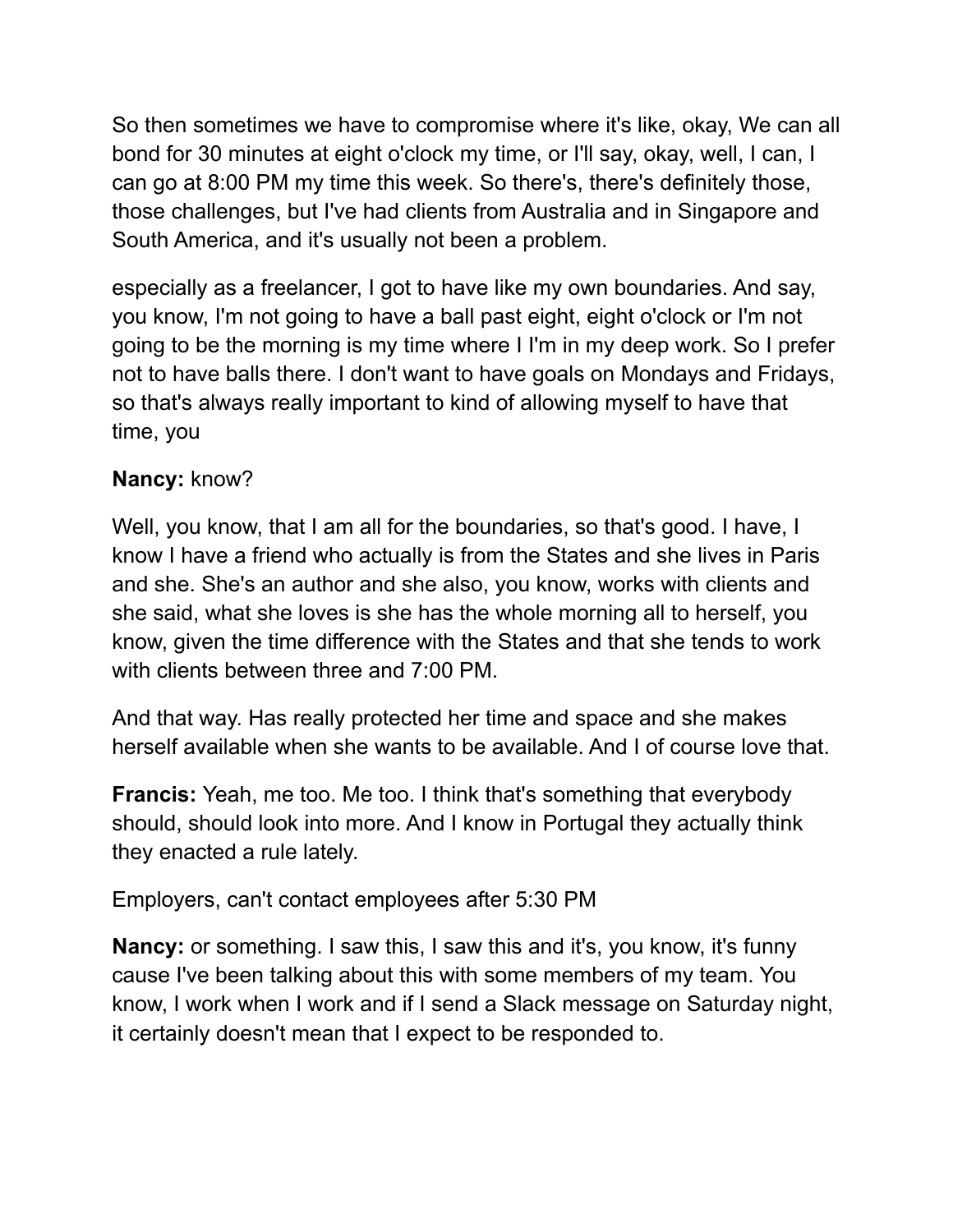So I've, you know, I, I've also had to sort of get my team in the mindset of. What them working when they're working, not in reaction to me.

**Francis:** That's good. Yeah. That's a really great way to put it.

**Nancy:** Yeah. What is your favorite thing about being a digital nomad and doing what you're doing?

**Francis:** I think for me, it's the, this is like this sense of adventure.

You know, I, I'm a digital nomad, but I'm more of a digital slow-mad, which is like this idea of like slow traveling. I think that's also the misconception is that digital nomads just bounced from place to place every week. And for me, it's nice, but the, the kind of adventure that, you know, I settle in, in a, in a new city or a new country.

And it's, I absolutely love that. Making myself at home and finding my own favorite cafes. My restaurants. You know, my favorite walking spots, I go with my girlfriend or even making friends. I mean, it's, for me, it's, it's exciting. And I think maybe there was, I don't know, because I went to four different schools and four years at like, when I was at a young age, it's kind of, I had this kind of feeling of like newness and freshness and out of my comfort zone socially.

It's always been with me and I was just in the states, which is crazy. Cause my girlfriend has never been and she was, you know, she couldn't believe that we were in Nashville and country music and you know, before then, and we were in Greece for, for a month or two, for a month or so. And, you know, just being there, it was just, it was incredible.

And then it also proved to me that. You know, I can run a business from, from anywhere and I can be productive from anywhere as long as I have caught myself to. And, you know, I, I set those boundaries and I, instill those habits. So, , yeah. Yeah. I think the diversity of black spice of life, as cheesy as that may sound, I think that's my favorite

**Nancy:** part.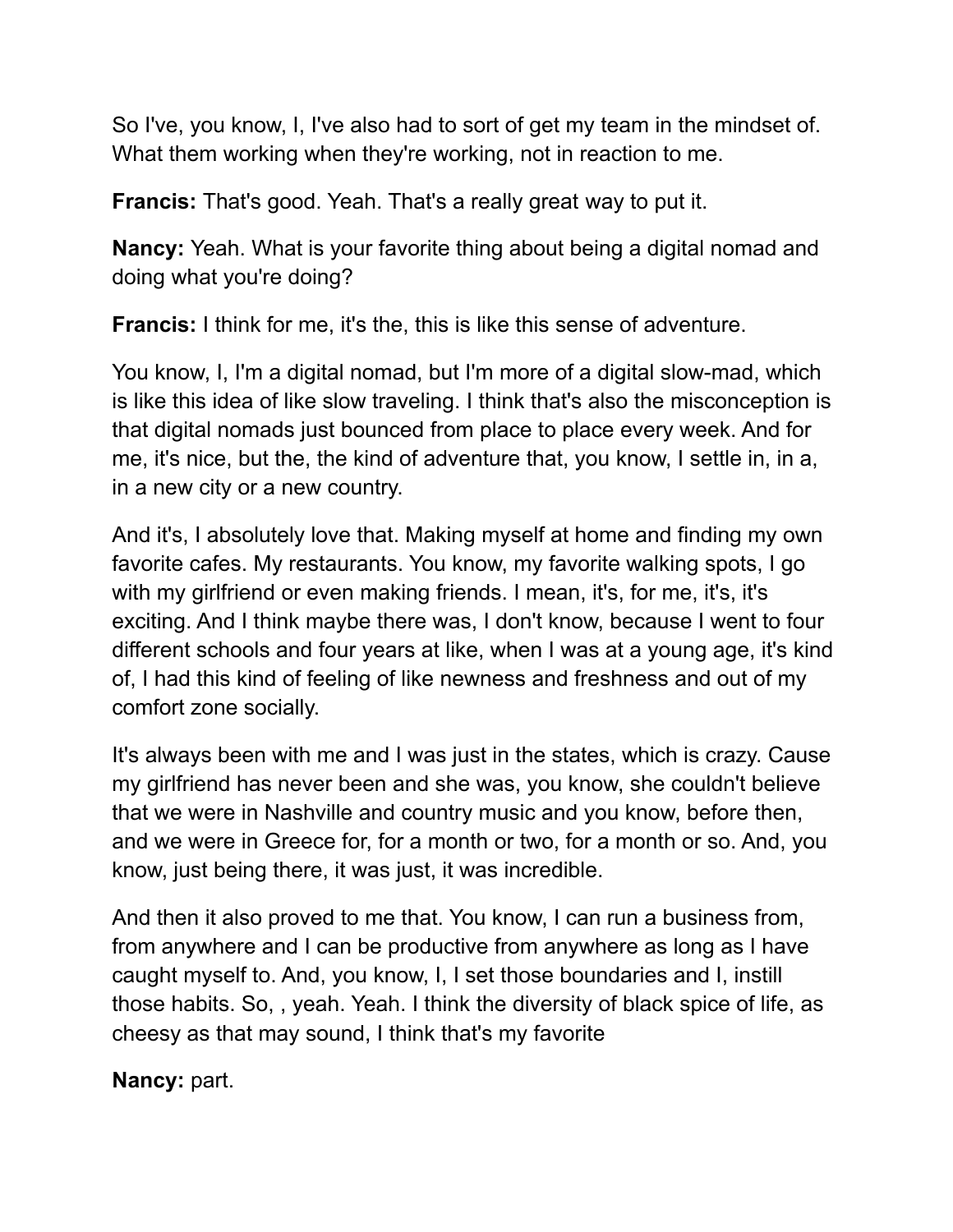I love that. Where's your girlfriend from my girlfriend's

**Francis:** Hungarian. She's my assistant. And she's a really good writer. And, yeah, she loves traveling as well. It's great that she's, she really loves traveling and, and she's, it's going to the same for her as a, as a child, she always wanted to travel, so we're a pretty good match.

**Nancy:** So you're, you're working together and you're traveling together. Life is good.

**Francis:** Life is good. Yeah. Life is very nice. You know, we learn a lot from each other, you know, there's, there's kind of like those modes where it's like, you know, I'm, her client, so to speak and she's my, she's my assistant. So we have those weird moments where I'm like, yeah, I love you, but you need to send that invoice like ASAP because that's kind of getting kind of a weird, so, sometimes it can be, the lines can be blurred, but it's overall.

**Nancy:** It's pretty good. That's great. So I'm curious if you personally experienced. Any sort of flack from your family, from your friends around, you know, really you're going to go do this. How are you going to make a living? How are you gonna be able to do this? This is a fantasy, a pipe dream. Oh

**Francis:** yeah. Yeah. I think, especially, so there's kind of two ways that I've experienced that one is like, yeah, people saying, you know, why are you traveling the world?

How are you going to save money? Like here you have clients, how are you going to. Deliver for your clients while you're out here trying to serve in Western Mexico or something like that, or, and just get a real job or, you know, just work at an agency. So, you know, it's, you know, the income is steady or something.

And then I also have like the black that's kinda like, I'm a, , like a, I'm an annoying traveling. Who posts photos all the time. And I'm not like a serious worker, which I think if you look at like my Instagram, I barely post anything for one. So it's, it's very, it's totally like my whole travel experience.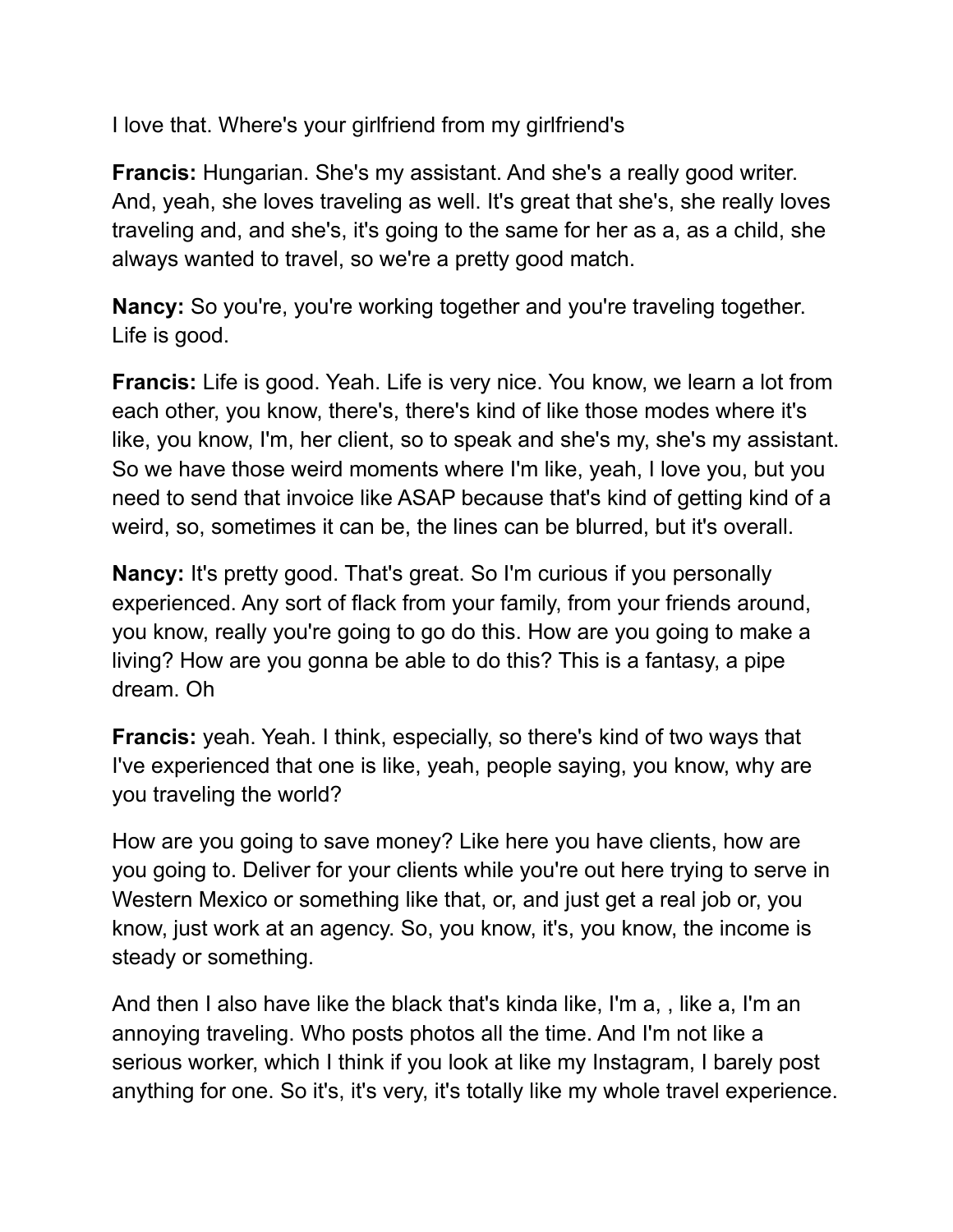So for me, not for my followers, but, I think those are the two main things that I kind of deal with. And of course, that's like every business owner has something similar, so it might not be, are you traveling while running a business? It could be, you know, why are you trying to build a business? Are a mother or your, you know, your parents are ill, you know, you should focus on that.

So I think it's, you know, those are. I've heard a whole lot and, being a serious business owner, a serious freelance or wanting to look to deliver for my clients. Of course, I've had people say, you know, all you do is work and in travel, you don't even really hang out with us or you're, and things like that.

So, yeah, those are for sure. Some of the challenges that I faced. Yeah. I

**Nancy:** mean, I think what you're speaking of is. Far more universal than just being someone who is working abroad. You know, I mean, I know for, for me, in terms of the boundaries, I set around my time and space. I know that because I live in Boulder and in the mountains and because I love to hike, I even arranged my days around when I can hike and.

No different of me being here, doing that than you being wherever you are arranging your day, perhaps around surfing, like you said, or whatever, it might be. Those of us who have the strong work ethic and the sense of responsibility will always get the shit. Yeah. And that doesn't mean that it needs to come at the cost of us actually having enjoyment

## **Francis:** and fulfillment.

Yes. Yes, exactly. Exactly. And I think kind of doing those things, those are like those non-negotiables and those things that you do to really honor yourself, those contribute to you being productive and to your happiness. I mean, you know, the. And maybe, you know, making money is fantastic and, making your clients happy is great, but like at the end of the day, if you're not taking care of yourself and you're not, doing those things that really make you happy and, you know, make your heart sing.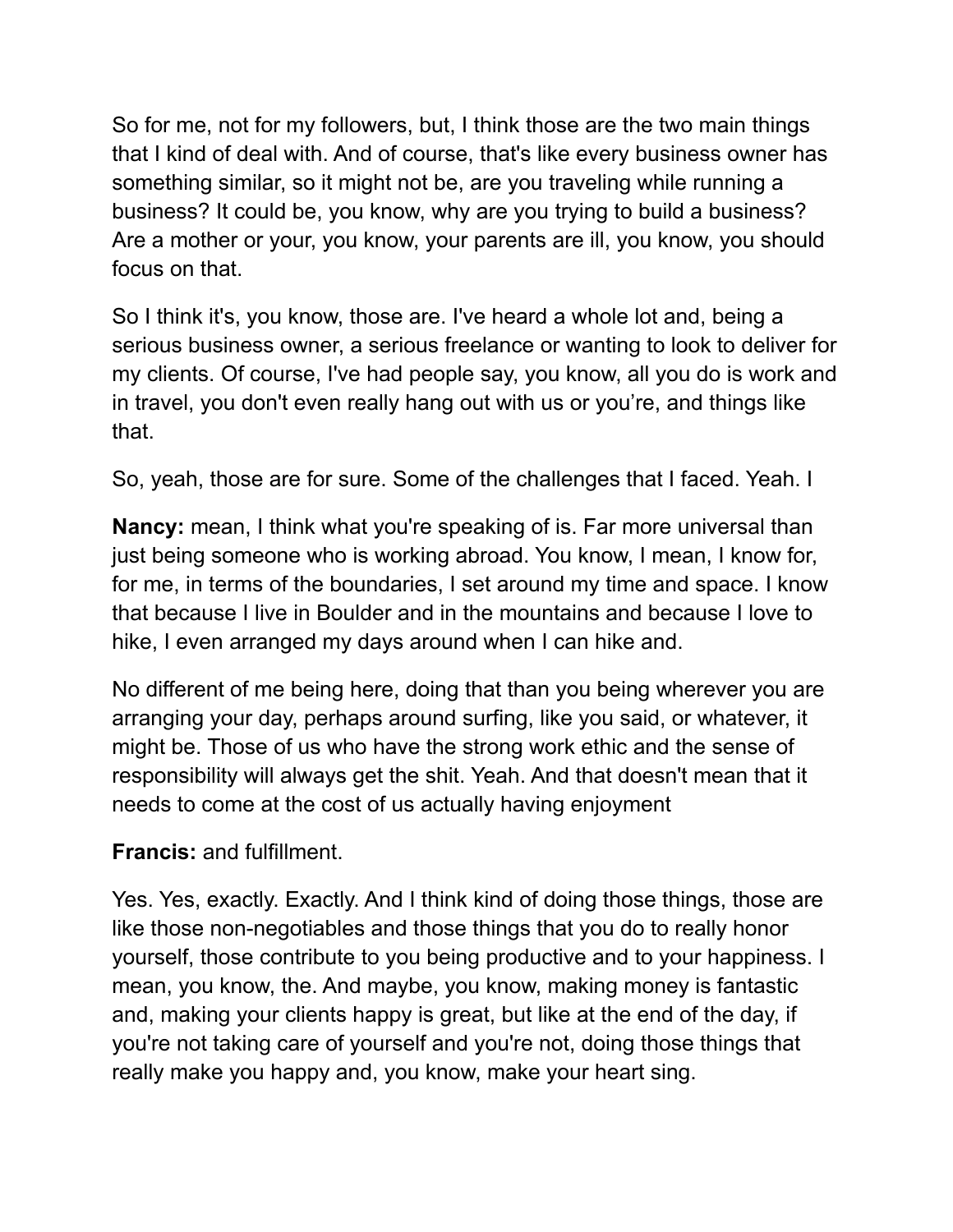But, you know, for me, I, I won't be as creative, you know, I won't be as. As joyous as I am on those falls or, you know, being supportive with the people that I know that I work with. So it's, for me, that's, that's one of those things that like, I, I need, and I'm, I'm lucky enough to work with people that understand that and they have something similar in their lives.

**Nancy:** Let's take a moment. And I'd love you to tell us a little bit about your book. Yes.

**Francis:** So it's called Nomadic and Happy Six Steps to Becoming a Fulfilled and Well-paid Digital Freelancer. And basically it's, it's really my story and the story and lesson born, or my lessons and stories about how, how I went from becoming, you know, one, an addict in Jackson, Mississippi, and how.

Essentially changed my life and shifted it and kind of up-leveled it, I would say like maybe every year from being in the states and kind of trying to figure out what I'm doing from stop hanging out with, you know, other drug addicts to really finding my circle of people who support me and who inspire me and you know, all the way from my first year in Barcelona.

Where there was just, just an absolute, crazy time, not so much party-wise, but it was my first time being like a, like a normal person that wasn't like addicted to drugs or anything like that. It was just, yeah, it was great. But, you know, from my time at Barcelona, up from and into Budapest where I still am now and how I found copywriting, how I found freelancing, and then I go into.

More practical lessons about how to, how to get your first client, how to get paid, you know, how to set up your freelance business. And there's not a lot of fluff. There are some anecdotes in there and things like that, but I really want it to be very straightforward. I want it to, for whoever who read this would, you know, whoever read this book would, would really would want finish it and then to just be like, okay, well I know what to do next.

And if it's a. Yeah, this simplified then, you know, I can do too. And if they want to learn more, of course they can follow up, follow up and follow me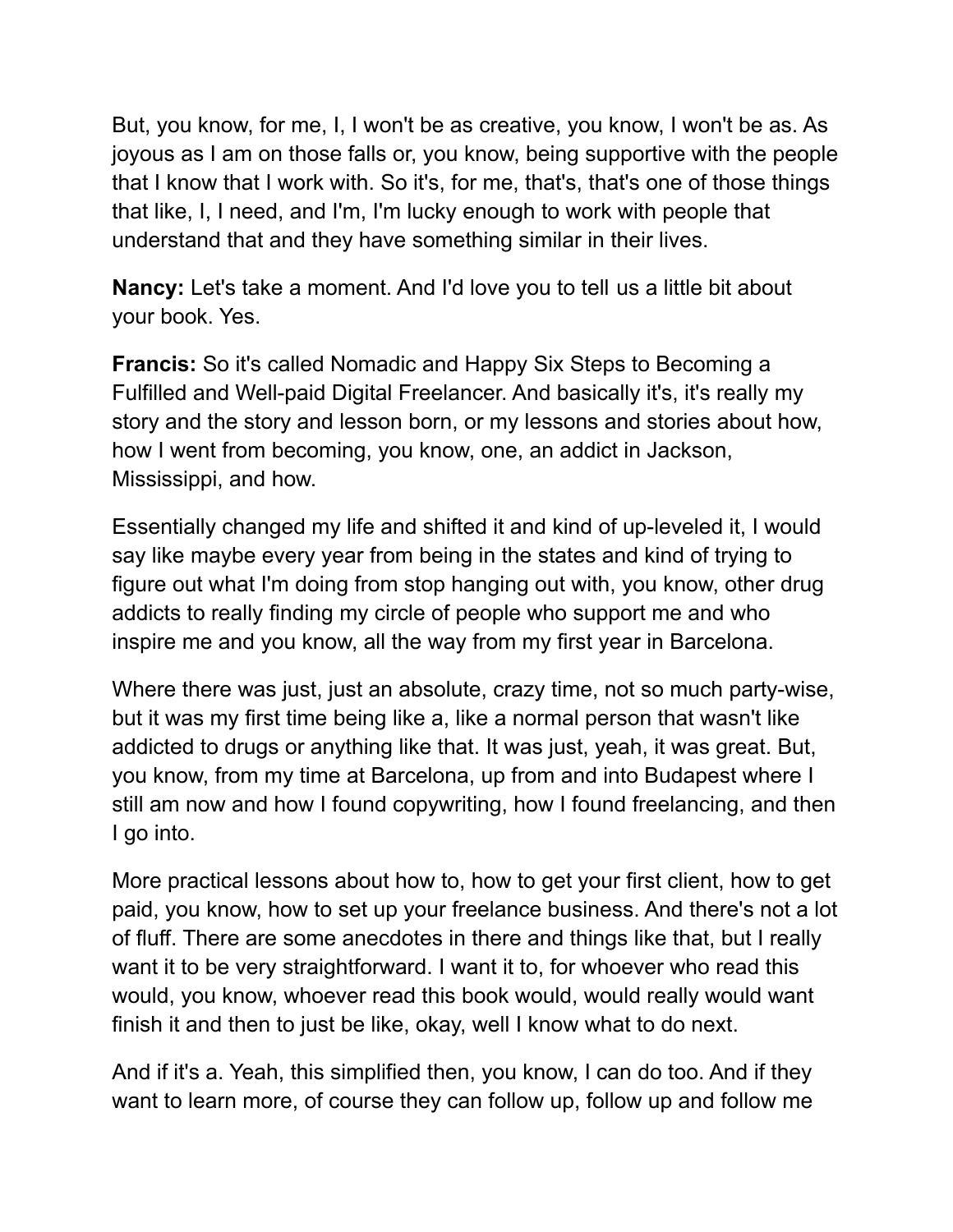and ask me how they can, maybe we can work together. But, yeah, they, I poured my heart and soul into that book and I'm, I'm pretty, I'm really excited.

You know, I said, this is like, it's a big step for me.

**Nancy:** I love this. And what I love most is what I'm hearing you say is you're really putting it out there as if to offer. You know, if I can do it. So can you, and here is, you know, here's the path.

**Francis:** Yes, yes, exactly. Exactly. And it's also, I wrote the book also in a way that, you know, if, what, wait, when did Francis want to read in 2016, 2017?

Yeah. So there was a lot of like some talk with like fellow writers. It's like, oh, maybe the book is too short or maybe it's too long. And I was thinking, I. You know, I'm going to pack it in with the stuff that I wish I knew nothing more, nothing less. I want, I want it to be actionable, but I want it to inspire the people who read it.

And so, yeah, I'm really, I'm really happy. I got him super pumped up for it, for people to finally open it up and read it and yeah, whoever's listening to this. I hope you enjoy it. So

**Nancy:** as you know, the. Name of this podcast is your permission prescription. And I'd love to know what you would like to invite our listeners to give themselves permission for.

Yes.

**Francis:** Yes. I would say find thosenon-negotiables find those things that you. The honor, you every single day and the things that honor your year, you know, what's going to make you hear what's gonna make you successful and happy for me. It was being nomadic an happy, maybe for you. It's being, you know, spending more time with your kids and happy or getting in better shape and happy and whatever that is.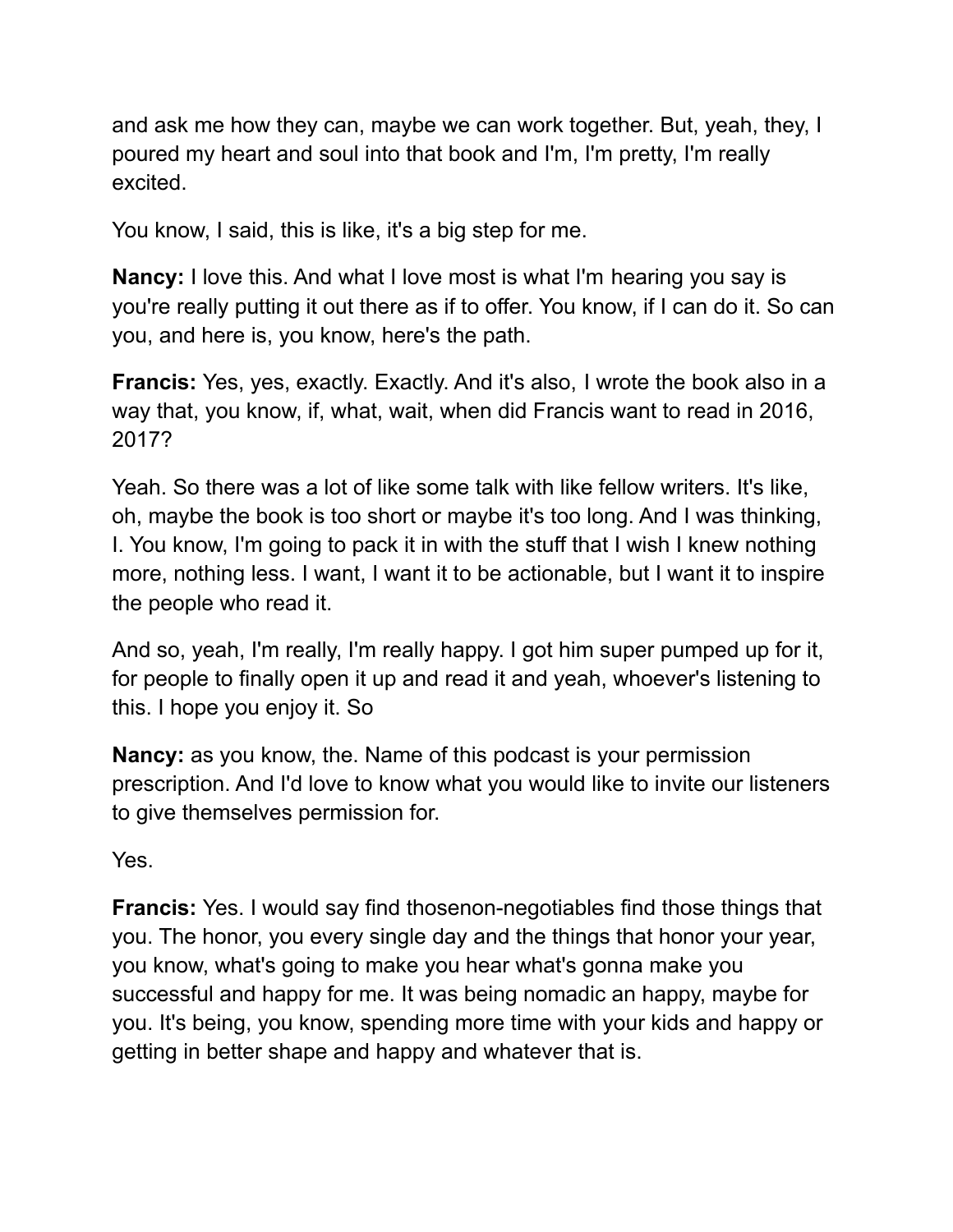I prescribed that you explore it and that you allow yourself to have no matter what.

**Nancy:** thank you. And for people who want to follow you and check you out, what's the best place that they should go.

**Francis:** Yeah, you can just follow me at, well, when you can join my newsletter and the Nomads Newsletter, and you can find thethenomadnewsletter.com.

And then you can also just find me on social media. I am a pretty active on Twitter and on Facebook, and of course you can follow like, If you want to like, follow me on my travels, you can go on my Instagram. There's only one Francis Nayan in the world. well, other than my dad. So don't, if you see my dad, you know, just don't friend request, the older guy, that's my dad.

So you can follow me there, but join my newsletter, you know, get the book and yeah, I can't wait to

**Nancy:** hear. Francis. Thanks so much for sharing yourself with us today. Thank you, Nancy.

Thanks so much for listening to today's episode. If you loved what you heard, I'd be so grateful. If you'd leave a review and share your experience even better follow this podcast. So you never miss a new episode. And if you'd like some extra support or guidance, head over to my transform together, Facebook group for an engaged community.

Where you can speak your truth, receive inspiration and ask for help as you navigate life's journey or visit my website, Nancy levin.com, where you can find resources to help guide your path to reclaiming. What's truly important to you. Thanks again for joining me.

you want my newsletter, you know, get the book and yeah, I can't wait to hear from you all

**NANCY:** Francis. Thanks so much for sharing yourself with us today.